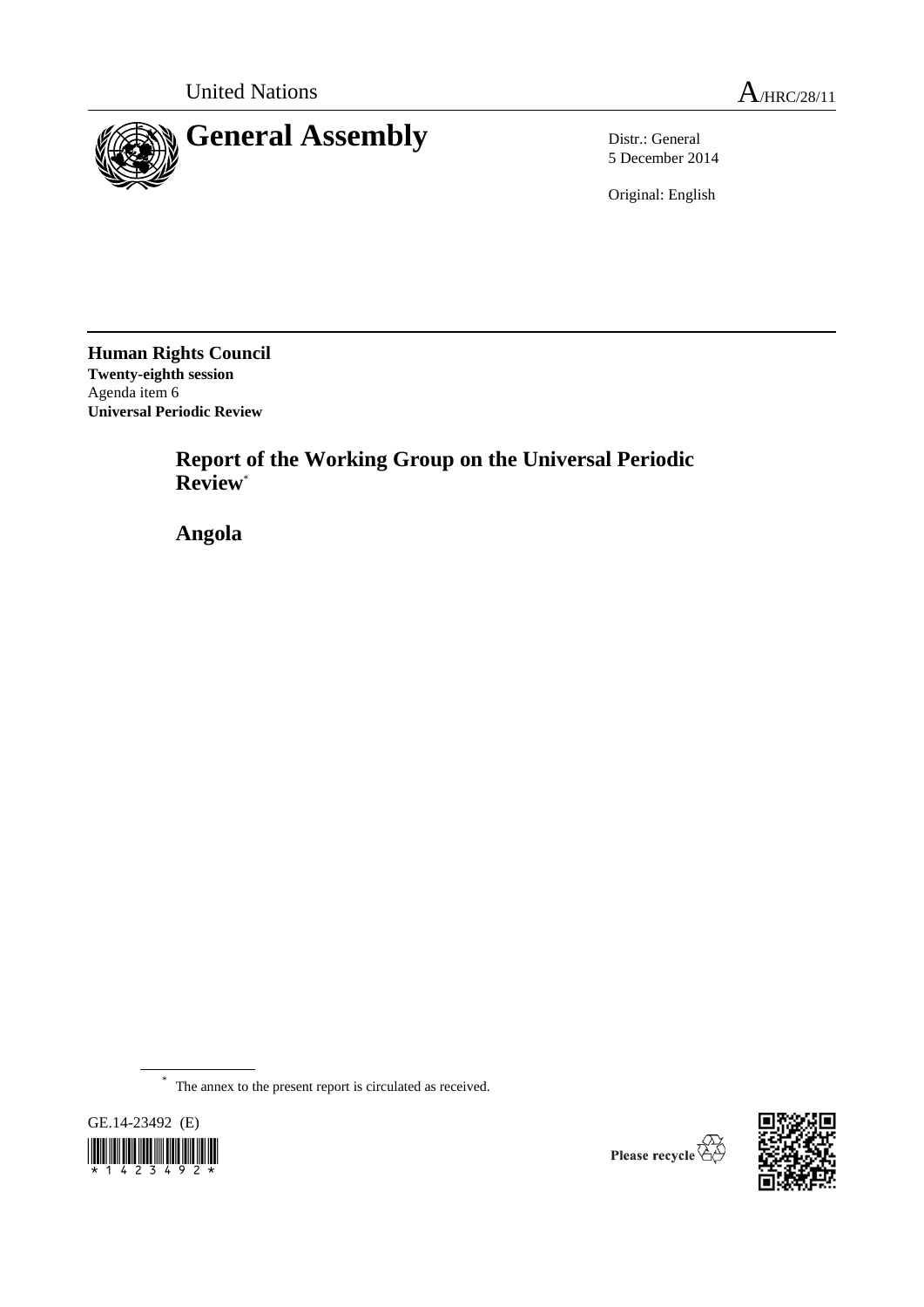## **A/HRC/28/11**

# Contents

|       |           | Paragraphs  | Page          |
|-------|-----------|-------------|---------------|
|       |           | $1 - 4$     | 3             |
|       |           | $5 - 133$   | 3             |
|       | A.        | $5 - 20$    | $\mathcal{R}$ |
|       | <b>B.</b> | $21 - 133$  | 5             |
| Н.    |           | $134 - 136$ | 13            |
| Annex |           |             |               |
|       |           |             | 28            |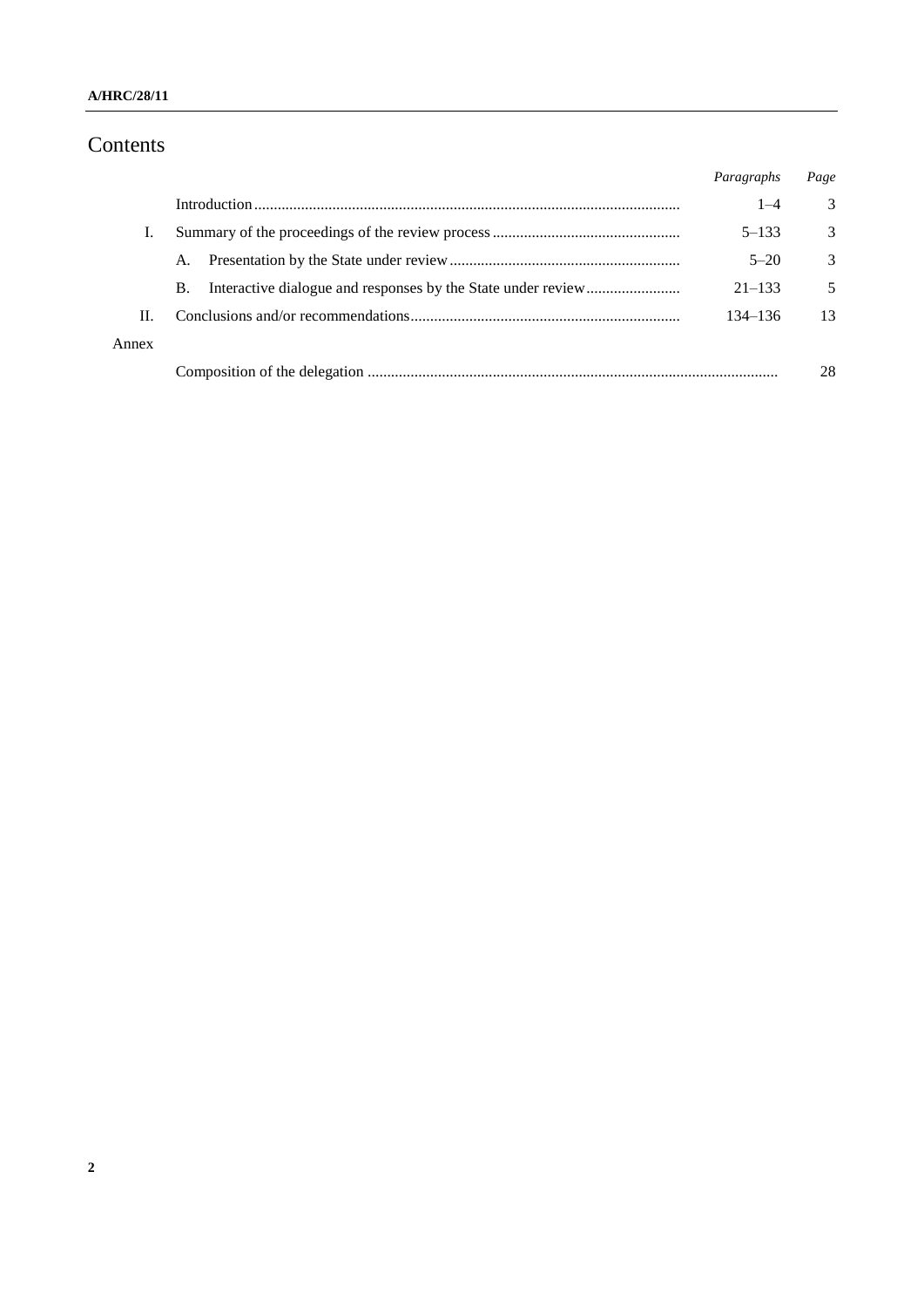# **Introduction**

1. The Working Group on the Universal Periodic Review, established in accordance with Human Rights Council resolution 5/1 of 18 June 2007, held its twentieth session from 27 October to 7 November 2014. The review of Angola was held at the 8th meeting on 30 October 2014. The delegation of Angola was headed by Rui Jorge Carneiro Mangueira. At its 14th meeting, held on 4 November 2014, the Working Group adopted the report on Angola.

2. On 15 January 2014, the Human Rights Council selected the following group of rapporteurs (troika) to facilitate the review of Angola: Chile, the Congo and France.

3. In accordance with paragraph 15 of the annex to resolution 5/1 and paragraph 5 of the annex to resolution 16/21, the following documents were issued for the review of Angola:

(a) A national report submitted/written presentation made in accordance with paragraph 15 (a) (A/HRC/WG.6/20/AGO/1);

(b) A compilation prepared by the Office of the United Nations High Commissioner for Human Rights (OHCHR) in accordance with paragraph 15 (b) (A/HRC/WG.6/20/AGO/2);

(c) A summary prepared by OHCHR in accordance with paragraph 15 (c) (A/HRC/WG.6/20/AGO/3).

4. A list of questions prepared in advance by Belgium, the Czech Republic, Germany, Mexico, the Netherlands, Norway, Slovenia, Spain, Sweden, Switzerland, the United Kingdom of Great Britain and Northern Ireland and the United States of America was transmitted to Angola through the troika. Those questions are available on the extranet of the universal periodic review (UPR).

# **I. Summary of the proceedings of the review process**

#### **A. Presentation by the State under review**

5. The delegation stated that the promotion and protection of human rights and fundamental freedoms was a permanent feature of Government policy, internally and externally. In 2007, Angola had been elected to the Human Rights Council and had served two consecutive terms, from 2007 to 2013. Angola had had the privilege of participating in the negotiations and approval of the institution-building package. Angola considered the universal periodic review mechanism as an excellent opportunity to assess the performance of Governments on human rights and fundamental freedoms, as well as to exchange experiences, best practices and challenges, based on universally accepted standards.

6. Angola had been engaged in a long period of armed conflict, the consequences of which were still being felt in various fields. However, the past 12 years of effective peace had allowed the realization of legislative elections in 2008 and general elections in 2012, which had taken place peacefully and were considered free and fair by the international community.

7. The legal framework for human rights was characterized by a set of legal instruments, particularly the Constitution of the Republic of Angola, which enshrined international law, thus demonstrating the particular interest Angola attached to the human rights and fundamental freedoms enshrined in key international instruments.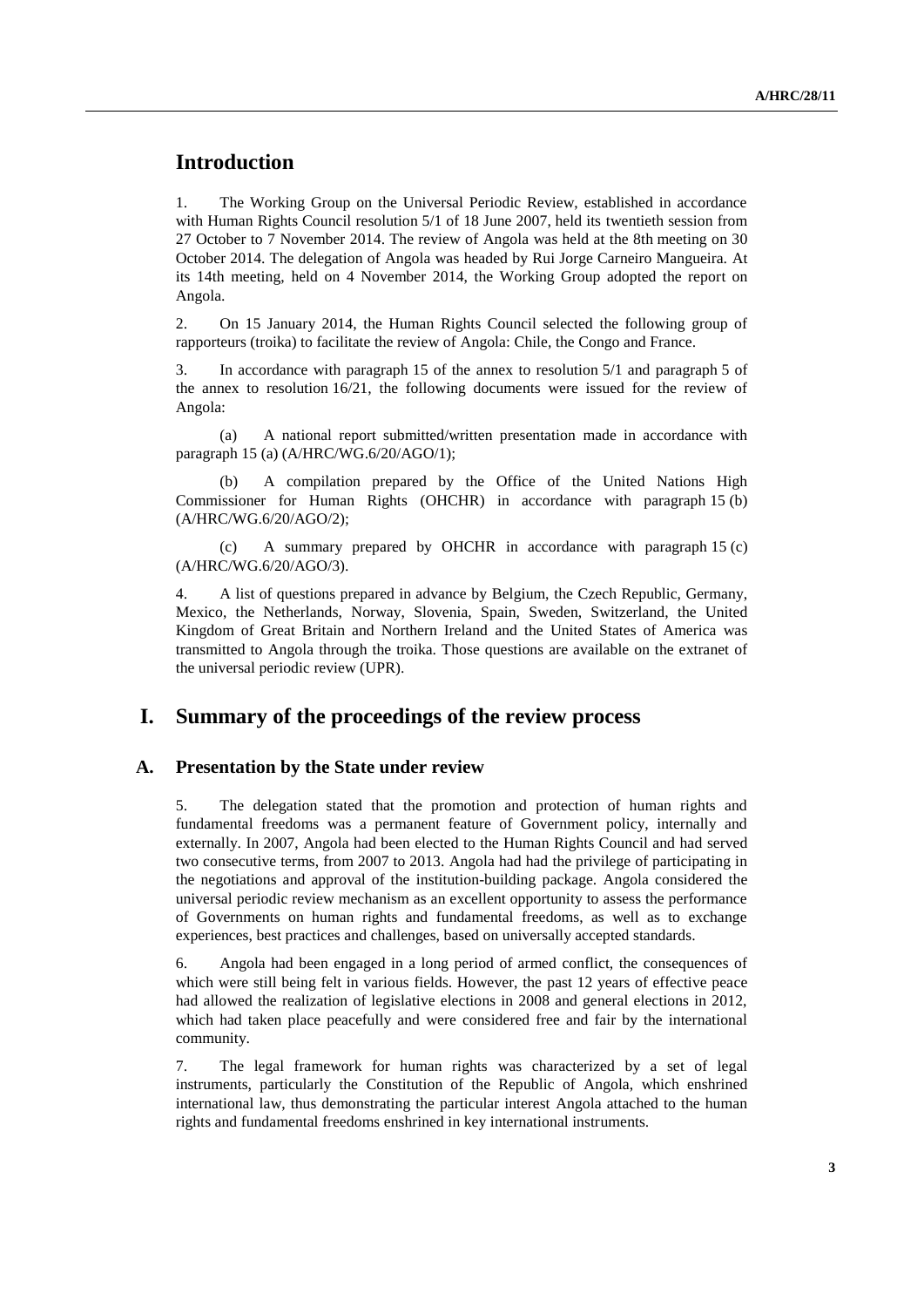8. During its first universal periodic review, Angola had accepted 166 recommendations. The status of implementation of those recommendations was contained in the national report that had been submitted to the Human Rights Council. The report had been prepared by the intersectoral commission for human rights reporting, with the active participation of Angolan civil society organizations.

9. The delegation stated that in 2010, the Committee on the Rights of the Child had examined the second to fourth consolidated periodic reports of Angola on the implementation of the Convention. The next consolidated report would be submitted in October 2015. In February 2013, the Committee on the Elimination of All Forms of Discrimination against Women (CEDAW) had considered the country's sixth periodic report. In March 2013, the Human Rights Committee had considered the initial report on the implementation of the International Covenant on Civil and Political Rights (ICCPR). In April 2013, the then United Nations High Commissioner for Human Rights had visited Angola. While the High Commissioner had noted challenges, she also acknowledged the progress that had been made.

10. The delegation stated that in 2010, the Government had taken concrete steps to strengthen the national system of human rights protection with the merger of the then Ministry of Justice and the Office of the Secretary of State for Human Rights, resulting in the establishment of the Ministry of Justice and Human Rights.

11. The National Assembly had approved for discussion the draft law on the organization and functioning of the courts, which provided for the establishment of 60 district courts and 5 courts of appeal, making access to justice faster, more accessible and less costly.

12. The efforts to achieve the main objectives of the Millennium Development Goals had halved the extreme poverty rates. The Government had established the National Plan of Development for 2013–2017, creating conditions to enable the growth of the economy and for the better distribution of wealth.

13. The preliminary results of the census held in May indicated that the country had 24,383,301 inhabitants, of whom 52 per cent were female. Women were by far the majority in the population. However, their representation corresponded to 21 per cent in government jobs, 36 per cent in parliament, 30 per cent in the judicial system and 50 per cent in diplomacy.

14. The Government was implementing the National Programme on Housing and Urban Development, with the main focus on building 35,000 houses and ensuring the right to adequate housing. Evictions occurred only by court order and people were resettled. About 20,000 homes built in the Province of Luanda (Zango project) had been given free of charge to citizens who had been evicted. Also, efforts had been made to improve the distribution of energy and water, and the delegation mentioned the three main programmes in that regard.

15. In response to the advance questions, the delegation stated that Angola was examining the compatibility of the Rome Statute of the International Criminal Court with its own legal system. The Convention against Torture and Other Cruel, Inhuman or Degrading Treatment or Punishment (CAT) and the Optional Protocol thereto (OP-CAT), together with other instruments, had been signed in 2013, and was going through the process of ratification.

16. The Government had invited the Special Rapporteur on adequate housing as a component of the right to an adequate standard of living, and on the right to nondiscrimination in this context, the Special Rapporteur on the human rights of migrants and the Special Rapporteur on freedom of peaceful assembly and of association to visit Angola.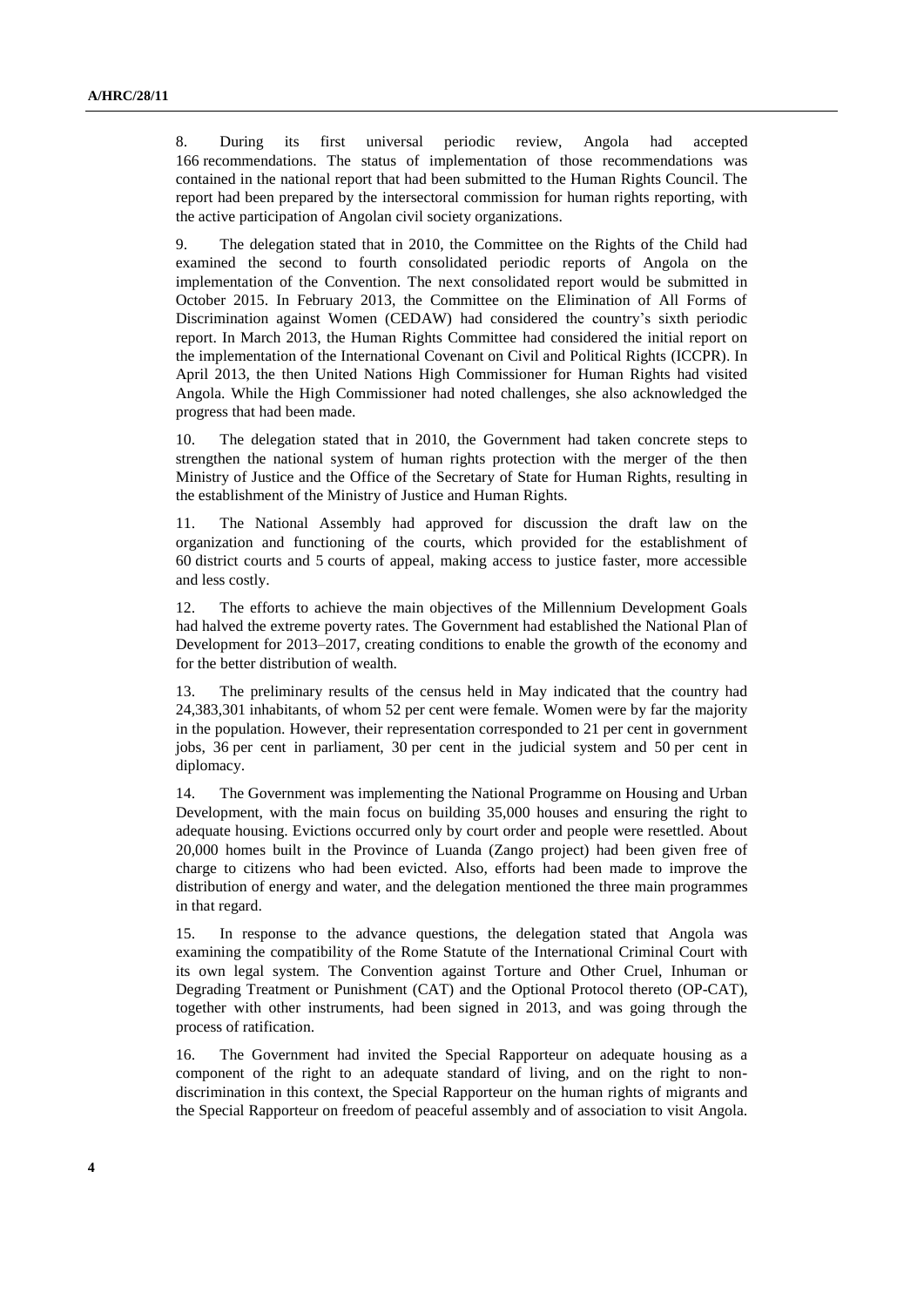However, the visits did not take place because of the timing, but there was political will to have those visits and they may occur next year. The delegation emphasized that freedom of expression was a fundamental right enshrined in article 40 of the Constitution in conjunction with Law No. 7/06 of 15 May (Press Law), as well as other international legal instruments ratified by Angola, including ICCPR (art. 19) and the African Charter on Human and Peoples' Rights, provided such expression did not violate the respect for a citizen's honour, good name, reputation, image and private life. The delegation explained that the national service for criminal investigation and instruction, the Attorney General and the courts had standing to proceed with alleged violations only if the victim considered that his honour had been offended and proceeded to lodge a formal complaint. If the victim decided to drop the case, for any reason, including agreement with the defendant, the case was closed.

17. Angola was a member of the United Nations and a party to the African Union Convention on Preventing and Combating Corruption. It was also a founding member of the Kimberley Process on the buying and selling of diamonds. A technical team comprising members drawn from the Ministry of Foreign Affairs, the Ministry of Geology and Mines and the Ministry of Petroleum was considering the Extractive Industries Transparency Initiative.

18. A comprehensive programme of reform in the health-care sector had been carried out, including rehabilitation of the health-care infrastructure. There was also the expansion of the municipal health-care network and the creation of new specialized reference services. Angola continued to show improvement in the areas of pregnancy health care, the prevention of diseases through vaccination, and the reduction or stabilization of the incidence and mortality of endemic diseases, in particular HIV/AIDS. The health indicators showed remarkable progress in the areas of maternal and infant mortality.

19. Through Cabinet Presidential Decree No. 52/12 of 26 March 2012, Angola had established the Regulation for the National Commission on the Prevention and Audit of Maternal and Perinatal Deaths, and a project on strengthening municipal health services in order to enhance health care and management at the primary care level, with 267 Cuban technicians, and approved two projects on tuberculosis and malaria. The campaigns of provincial and national vaccination were frequent and had contributed to the reduction of preventable diseases.

20. The Constitution established several principles in safeguarding the rights of children. In 2008, the executive branch ratified 11 commitments to children and set out a plan of action for monitoring their implementation, which is assessed every two years at the National Children's Forum.

### **B. Interactive dialogue and responses by the State under review**

21. During the interactive dialogue, 101 delegations made statements. Recommendations made during the dialogue are to be found in section II of the present report.

22. The United Kingdom of Great Britain and Northern Ireland welcomed the country's recent openness to visits by human rights groups and urged Angola to ensure that democratic space remained open.

23. The United Republic of Tanzania acknowledged human rights achievements, which were made despite challenges in economic development, health and housing, and commended the adoption of the 2010 Constitution.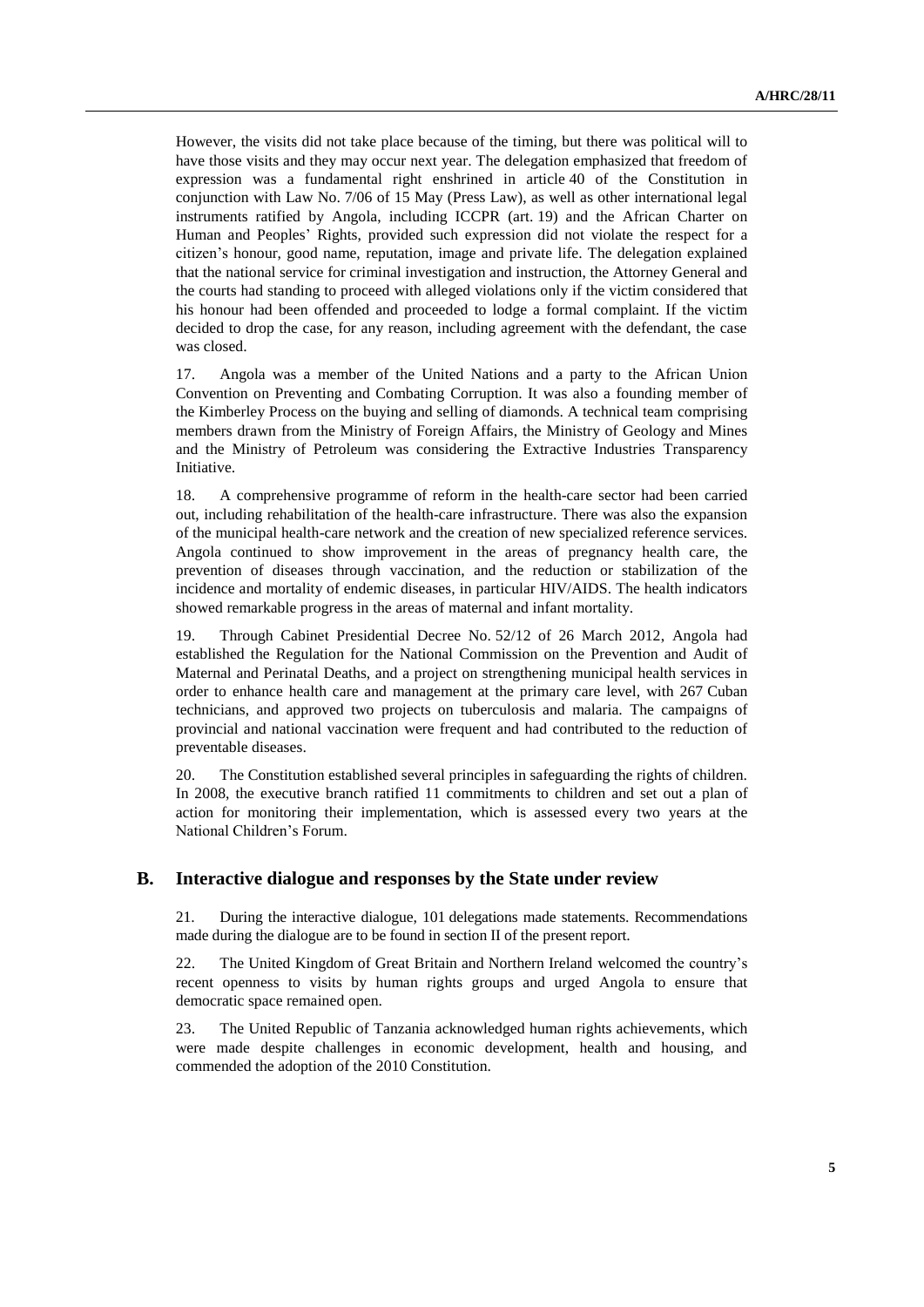24. The United States of America expressed serious concerns over restrictions on freedom of expression, peaceful assembly and association, as well as over human rights violations committed by security forces.

25. Uruguay noted the priority given to international human rights instruments in the Constitution of Angola, and urged Angola to implement the recommendations received during the first UPR cycle.

26. Uzbekistan welcomed the adoption of the new Constitution, the reform of the justice system and the accession of Angola to a number of key international instruments.

27. The Bolivarian Republic of Venezuela commended the progress made by Angola on the implementation of recommendations from the first UPR cycle, ratification of the Convention on the Rights of Persons with Disabilities (CRPD) and reforms to basic education.

28. Viet Nam appreciated the adoption of the new Constitution, and noted the ongoing legal reforms and the ratification of and accession to international instruments since the previous UPR.

29. Zimbabwe noted the progress made in improving the human rights normative and institutional framework, and the readiness of Angola to cooperate with OHCHR and the human rights mechanisms.

30. Algeria encouraged Angola to proceed with the implementation of its National Development Plan for 2013–2017 and the National Strategy for Long-Term Development "Angola 2025".

31. Argentina commended the efforts by Angola to guarantee the rights of elderly persons, and encouraged Angola to accelerate the harmonization of its domestic legislation with CEDAW.

32. Armenia commended the promotion by Angola of gender equality and children's rights, but was concerned that several human rights instruments had not been ratified.

33. Australia expressed concern that measures to combat violence against women had not been implemented, and also expressed concern at reports of repressive measures and human rights abuses.

34. Azerbaijan noted improvement in the legal framework of Angola and the ratification of several international instruments. It noted the establishment of the Ministry of Justice and Human Rights.

35. Bangladesh commended the commitment of Angola to human rights, which it had demonstrated by taking measures such as the approval of the Constitution and the general elections. Bangladesh noted progress in primary health care. It also highlighted landmines awareness-raising as an issue.

36. Belarus noted the international obligations and agreements accepted by Angola and the improvements to its national system to protect human rights.

37. Belgium encouraged Angola to continue its follow-up of the recommendations made during the first UPR cycle. It was concerned by restrictions to freedom of expression.

38. Benin commended the adoption by Angola of its Constitution, and urged the international community to support Angola in promoting and protecting human rights.

39. The Plurinational State of Bolivia commended Angola on its ratification of human rights treaties and on its Integrated Municipal Programme for Rural Development and Fighting Poverty.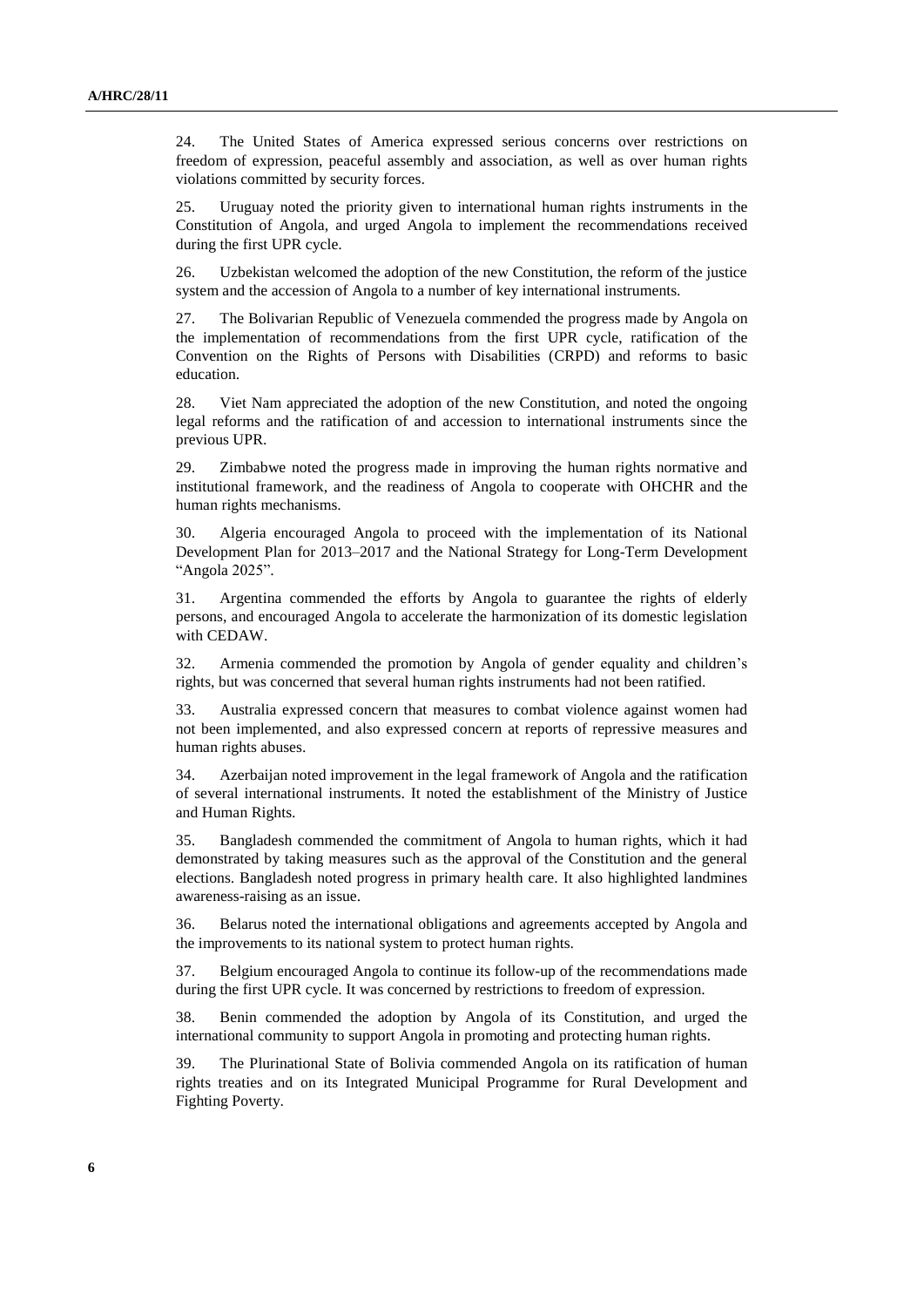40. Botswana noted legislative and policy measures taken since the previous UPR on Angola, and the judicial reforms protecting women and children against trafficking and violence. It noted the measure to prevent corruption; it also noted challenges in the area of child abuse and neglect and the lack of specific legislation to protect children.

41. Brazil commended the progress made by Angola towards ratifying CAT and OP-CAT, but was concerned that some challenges still remained, particularly regarding persons with disabilities.

42. Burkina Faso encouraged Angola to coordinate human rights structures, provide human rights education, complete its birth registration campaign and eradicate accusations of witchcraft against children.

43. Burundi commended the country's Commission on Justice and Law Reform, ratification of the United Nations Convention against Transnational Organized Crime and measures promoting gender equality and combating violence against women and children.

44. Cabo Verde noted the efforts made by Angola to improve human rights. It encouraged it to intensify its human rights activities and urged the international partners of Angola to provide all necessary assistance.

45. Canada enquired about progress made since the adoption of Law 25/11 on Domestic Violence. It was concerned about restrictions on minority religions, particularly Muslim communities, and press freedom.

46. The Central African Republic commended the ratification by Angola of several international instruments and its adoption of socioeconomic measures aimed at improving living conditions.

47. Chad noted the adoption of measures towards social protection, universal education, combating domestic violence and supporting elderly persons. It encouraged cooperation with the Human Rights Council and treaty bodies.

48. China commended the achievements in combating domestic violence, protecting children's rights, reforming the education system and improving the health-care system. It also welcomed the ratification by Angola of CRPD and its signature of the International Convention on the Elimination of All Forms of Racial Discrimination (ICERD).

49. The Congo noted the adoption of the Constitution, accession to various international instruments, and prison reform. It encouraged Angola to create a national human rights institution in accordance with the principles relating to the status of national institutions for the promotion and protection of human rights (Paris Principles).

50. Costa Rica recognized the signature by Angola of ICERD, CAT and OP-CAT, and domestic violence legislation. Extrajudicial executions, excessive use of force and intimidation were of concern.

51. Côte d'Ivoire welcomed the creation of the Ministry of Justice and Human Rights and accession to international instruments, including CRPD and the Optional Protocol thereto (OP-CRPD).

52. Cuba applauded steps to improve the poverty situation, the right to health, human rights education and sustainable development; it noted better child protection and development, and a reduction in illiteracy.

53. The Czech Republic warmly welcomed the delegation of Angola to the universal periodic review.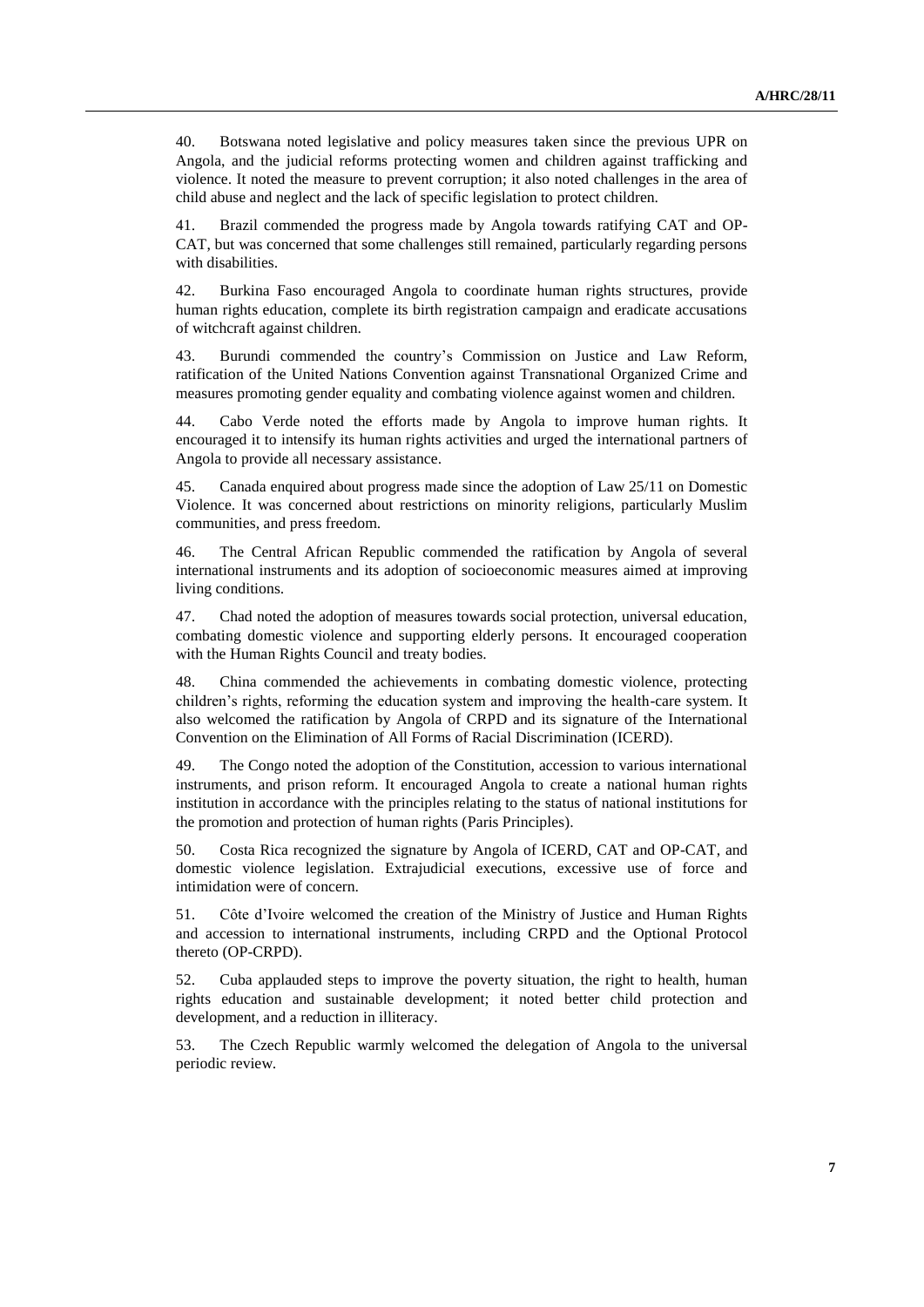54. The Democratic People's Republic of Korea noted the reduction in poverty, the signature and ratification of international instruments and the implementation of national policies, which should continue.

55. The Democratic Republic of the Congo commended the commitment of Angola to human rights and the implementation of international instruments.

56. Denmark commended the progress made in protecting and promoting human rights, and highlighted the initiative launched for the universal ratification and implementation of CAT aimed at assisting Governments in overcoming obstacles to the ratification of the Convention.

57. Djibouti noted the policy of Angola to promote and protect human rights, in particular the rights of women and children.

58. The Dominican Republic commended achievements in education, particularly the reduced level of illiteracy, and efforts to prevent and control communicable diseases, especially endemic diseases.

59. Ecuador noted the focus in the new Constitution on promoting and protecting human rights, particularly to combat discrimination; and welcomed the country's ratification of CRPD and OP-CRPD.

60. Egypt urged continued human rights progress, and noted the new Constitution, establishment of the National Children's Council, ongoing judicial reform and consideration of a national human rights institution.

61. Equatorial Guinea applauded steps to combat poverty, improve women's participation in decision-making processes and promote human rights education.

62. Eritrea noted with satisfaction the ongoing efforts in human rights and stressed points relating to, inter alia, (a) stepping up efforts to address issues of children's rights, including by considering accession to instruments that Angola was not yet party to and (b) maximizing efforts to ensure social justice.

63. Estonia noted the adoption of the new Constitution and the creation of the Ombudsman's institution. It welcomed the signing of several international instruments and stated that it looked forward to their ratification.

64. Ethiopia commended achievements in women's and children's rights, gender equality, education and housing, and in combating poverty, corruption, violence against children and harmful traditional practices.

65. France welcomed the presentation of the national report and the signing by Angola of several international human rights instruments in the past two years.

66. Gabon noted legislative and administrative measures against corruption and trafficking in persons; the visit of the former United Nations High Commissioner for Human Rights; and the invitations extended to the Special Rapporteur on the human rights of migrants and the Special Rapporteur on adequate housing.

67. Germany urged Angola to ratify and implement the human rights treaties it had signed, and expedite the implementation of outstanding recommendations.

68. Ghana noted the incorporation into the Constitution of international instruments; judicial reform; and the establishment of the Ministry of Justice and Human Rights and the Ombudsman's Office.

69. Greece commended legislation on gender equality and women's rights, and efforts to repatriate refugees, requesting information on the planned review and adoption of related legislation.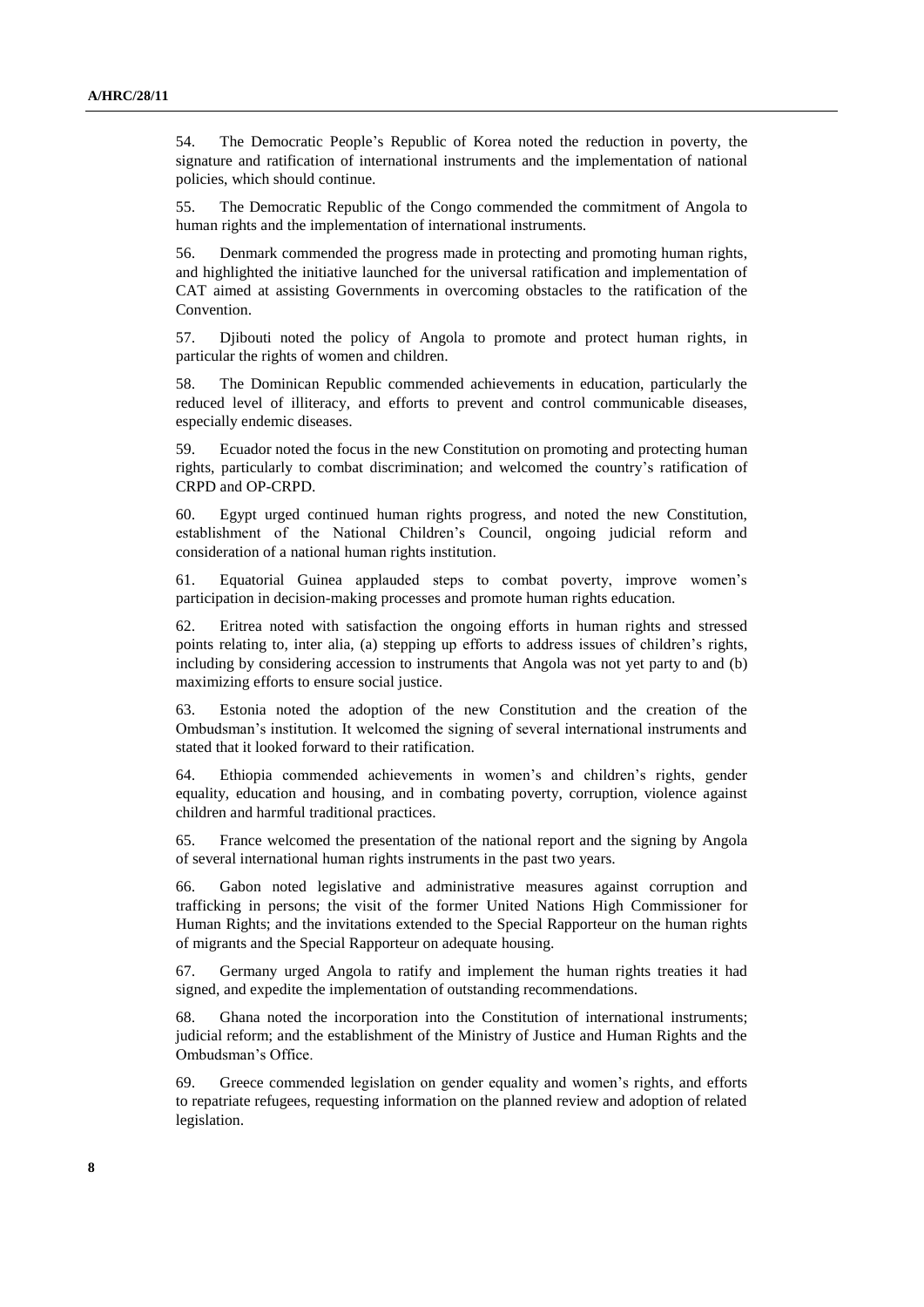70. The Holy See acknowledged the increasing enrolment rate. It commended the advancement in health-care quality, assistance to those suffering from HIV and the initiatives to secure the right to adequate housing.

71. India welcomed measures to strengthen the institutional and human rights infrastructure and the steps taken to strengthen the independence of the judiciary and to reform the justice system.

72. Indonesia welcomed progress in protecting human rights and particularly in combating violence against women, noting the adoption of Law 25/11 against Domestic Violence.

73. The Islamic Republic of Iran noted that progress had been made in poverty reduction, the adoption of the framework law and action plan on education for all, and judicial reform.

74. Ireland welcomed positive efforts by Angola and expressed concern at reports of intimidation and arbitrary detention of human rights defenders, journalists and civil society actors.

75. Israel commended the new Constitution of Angola, the recent successful elections, and the ratification of CRPD and OP-CRPD, and asked about measures and activities undertaken to improve human rights.

76. Italy welcomed the signing of CAT, legislation on women's rights and their role in the family and society, and measures to protect children's rights.

77. Kenya noted the country's accession to core instruments, policies on combating poverty and supporting rural women, and legal reform; it encouraged efforts to meet women's and children's needs.

78. Kuwait welcomed the adoption of the new Constitution, which guaranteed rights and freedoms and prohibited discrimination, and applauded the national strategy on education, including initiatives towards improving literacy.

79. The Lao People's Democratic Republic welcomed efforts to enhance freedom of expression, to improve the education system and access to health-care and to eliminate violence against women and children.

80. Lebanon commended the Constitution, which guaranteed collective and individual rights, prohibited discrimination and enshrined international instruments on human rights and trafficking. The recent elections had strengthened democracy.

81. Lesotho commended the country's achievement in realizing the right to education, enacting the Protection and Full Development of the Child Act of 2012 and establishing the National Council for Persons with Disabilities.

82. The delegation of Angola provided information on measures to combat violence against children, forced marriage and child labour. There was a system of recording such cases, administered by the national institute for children. Judges, in investigating such cases, must ensure that the child was represented. Children were given the necessary support in schools and by the police, as there were special police stations to deal with dayto-day events involving children. SOS call centres were being established to receive complaints. Civil society monitored follow-up on complaints. The networks involved coordination and dialogue between communities and authorities, with involvement of children. The delegation provided information on strategies to combat child labour through information campaigns and awareness-raising as well as through education within families and communities. Violence against children and forced marriage were considered to be crimes.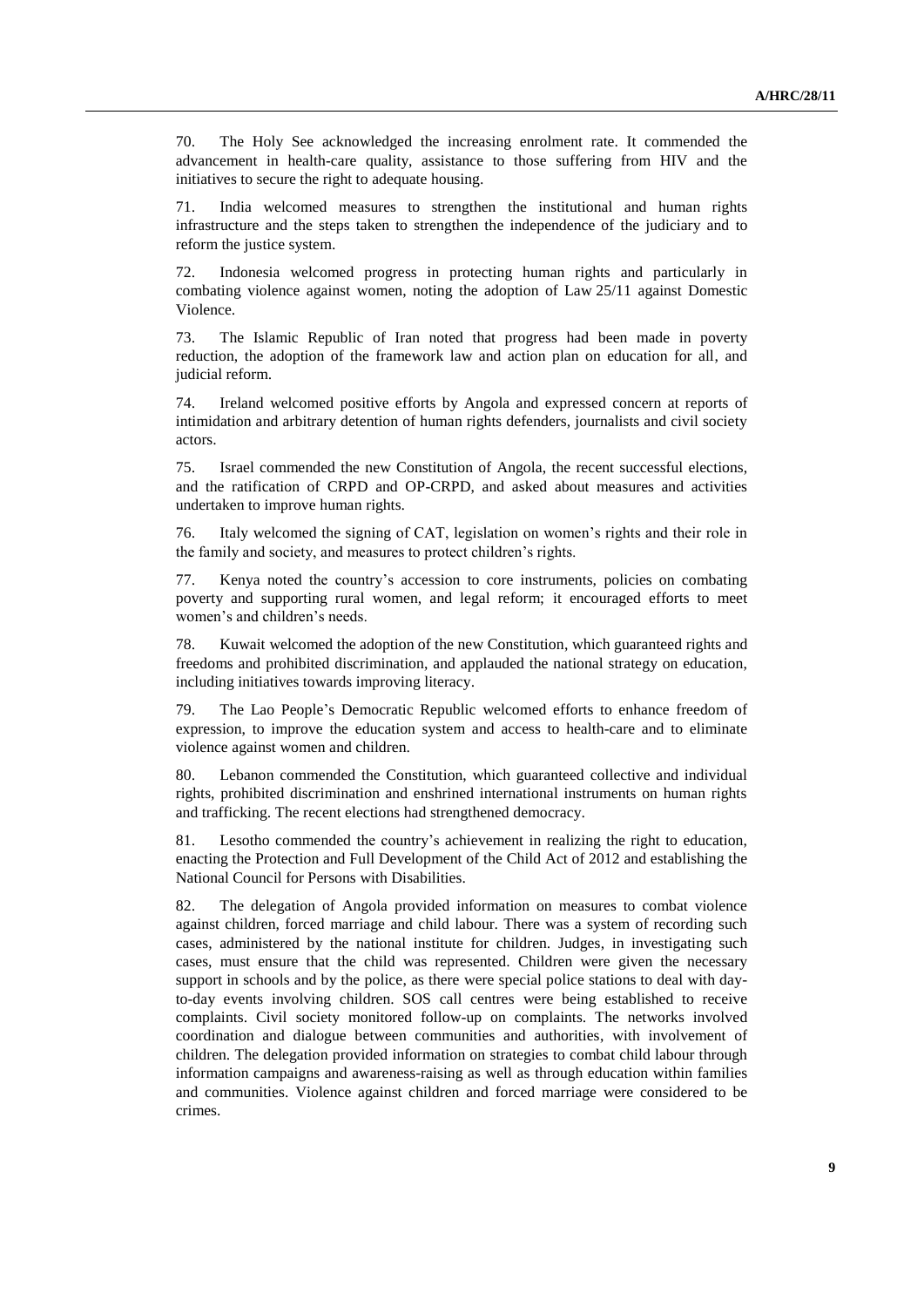83. With regard to domestic violence, the delegation described action taken to improve conditions for women through programmes to prevent domestic violence and protect victims. The Government was also mobilizing society and raising public awareness with regard to sexual violence against women and girls.

84. The government had set up, for victims of domestic violence, a network of free legal advisory centres, shelters and channels for out of court settlement of disputes. Partnerships had been established with religious organizations and civil society. There had also been awareness-raising campaigns to combat domestic violence.

85. In August 2014, a national forum for rural women had been held where women could present their ideas and join the dialogue with the Government on what was needed and how that could be provided. The delegation provided information on the national programme to provide assistance to women.

86. The health-care system was based on primary health care, which was free of charge and focused primarily on the health of women and children, with a view to reducing maternal and infant mortality rates. The delegation provided information on the budget for health care and stated that the Government had a health-care plan up to 2025.

87. Ratification of CAT was nearing the end of the process. However, article 6 of the Constitution expressly prohibited torture. Also, torture was punishable by law.

88. There were no restrictions on Muslim communities, and respect for freedom of worship was guaranteed in the Constitution. There was editorial diversity in the media and a new law on the media would be adopted. The Government had been stepping up policies to prevent possible violations of the rights of migrants and immigrants. The delegation provided information on the Government's demining activities.

89. Libya noted the ratification of international conventions, and judicial system reform, including the body established to ensure the compliance of national legislation with international instruments, leading to laws that strengthened human rights.

90. Malaysia commended the adoption of the Strategy for Preventing and Combating Violence against Children. It also acknowledged the achievement in illiteracy reduction and enrolment increase.

91. Maldives urged Angola to ratify international instruments, and commended legislation on domestic violence. It encouraged efforts to improve the economic situation of poor and rural communities.

92. Mali noted the country's ratification of international instruments and their incorporation into national legislation, and the protection of women's rights, particularly regarding gender-based violence and early marriage.

93. Mauritania welcomed the country's accession to international instruments, measures taken to advance women rights, and the National Development Plan. It encouraged efforts towards greater access to education and health.

94. Mexico commended the normative progress, including the ratification of CRPD and the legislation against domestic violence, and the creation of the Ministry of Justice and Human Rights.

95. Montenegro asked about the elimination of stereotypes and harmful practices; steps to improve women's rights and implement CEDAW; and progress towards ratifying CAT, ICERD and the International Convention for the Protection of All Persons from Enforced Disappearance.

96. Morocco welcomed the country's determination to promote democracy and human rights, the amalgamation of the Ministry of Justice and the Office of the Secretariat of State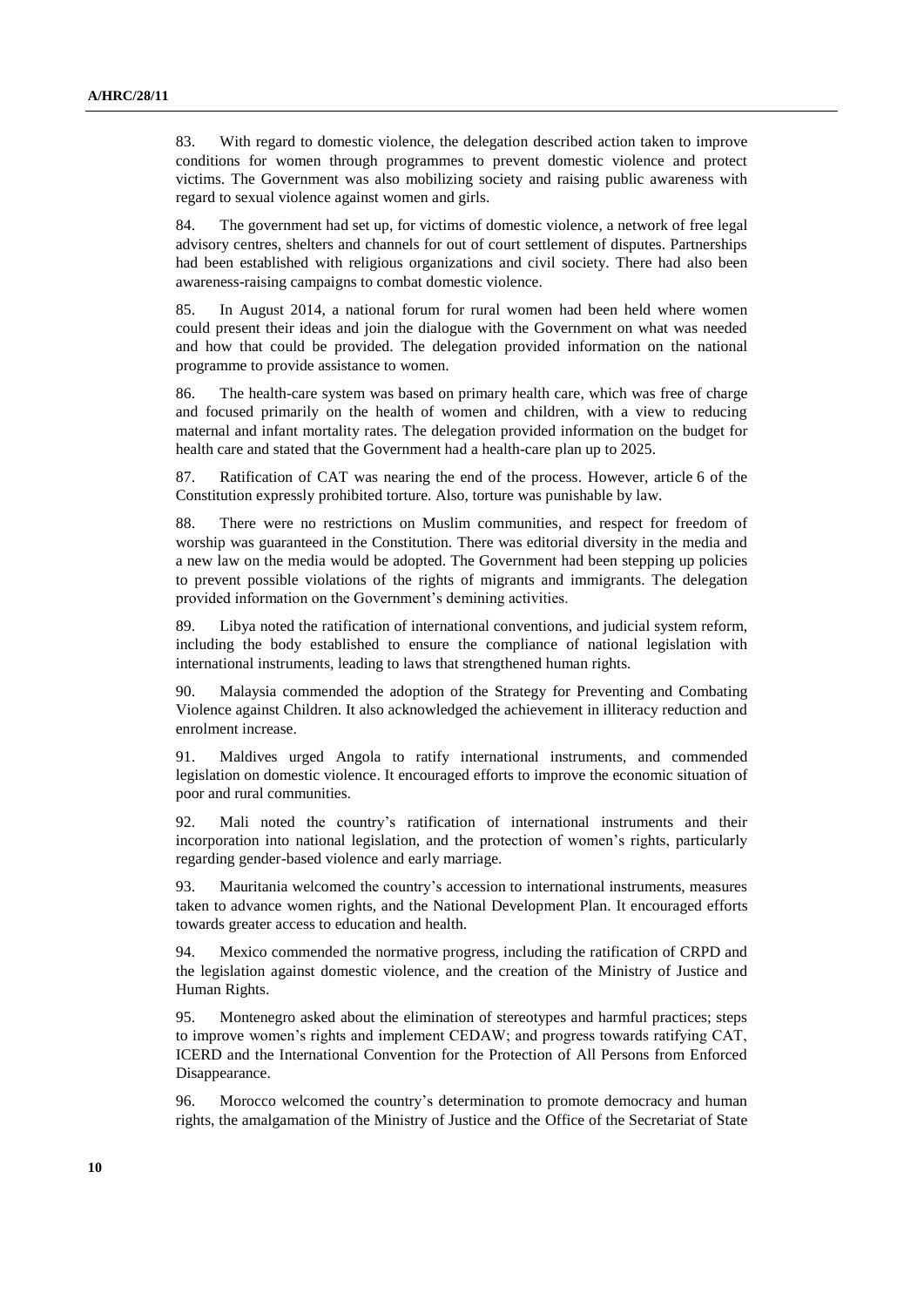for Human Rights, the country's cooperation with OHCHR, and legislative and judicial reform.

97. Mozambique noted the ratification by Angola of international human rights instruments, its contribution to combating trafficking in persons, and the efforts it had made towards establishing a national human rights institution.

98. Myanmar commended the measures taken to promote and protect human rights. It welcomed the adoption and implementation of sustainable development and poverty reduction programmes.

99. Namibia commended efforts to consolidate constitutional provisions, align national legislation with international legal instruments, and establish the Ombudsman's Office in compliance with the Paris Principles.

100. The Netherlands welcomed the development of national legislation, particularly regarding domestic violence, and the country's accession to treaties. It expressed concern about the growing inequality in wealth distribution.

101. New Zealand recognized the progress made, and commended efforts to promote economic development. It welcomed the ratification of international human rights treaties, including CRPD.

102. The Niger noted the Constitution and its provisions against discrimination, and significant judicial reform. It commended cooperation with human rights mechanisms and the ratification of international instruments.

103. Nigeria applauded the adoption of the new Constitution and ratification of CRPD and OP-CRPD, and encouraged Angola to implement recommendations on human rights defenders and fulfil its obligations under other ratified instruments.

104. Norway commended the new Constitution, the adoption of international conventions and cooperation on implementation of obligations, noted the strengthening of financial management, and acknowledged the country's Kimberley Process commitments. It expressed concern regarding freedom of expression.

105. The Philippines noted progress in national legislative and institutional frameworks, leading to better protection mechanisms. It welcomed the country's signature of international human rights conventions and campaigns for gender equality.

106. Portugal commended the country's cooperation with human rights bodies; its signature of the Second Optional Protocol to ICCPR, aiming at the abolition of the death penalty (ICCPR-OP 2) and the Optional Protocol to ICESCR (OP-ICESCR); and efforts in the areas of gender equality and violence against women and children.

107. The Republic of Korea welcomed the country's signing of and/or accession to CRPD, ICERD, ICCPR-OP 2, CAT and OP-CAT and the establishment of national human rights bodies; it also noted civil registration concerns.

108. Romania commended the country's signature and ratification of human rights conventions, as well as its adoption and implementation of laws on domestic violence and on child protection and development.

109. The Russian Federation welcomed progress regarding democratic institutions, human rights and civil liberties. It noted measures regarding domestic violence, children's rights and human rights institutions.

110. Rwanda commended the judicial reform, and institutional and policy initiatives. It noted the country's signature of ICCPR-OP 2, and said it looked forward to the ratification of that instrument. It commended efforts regarding gender equality.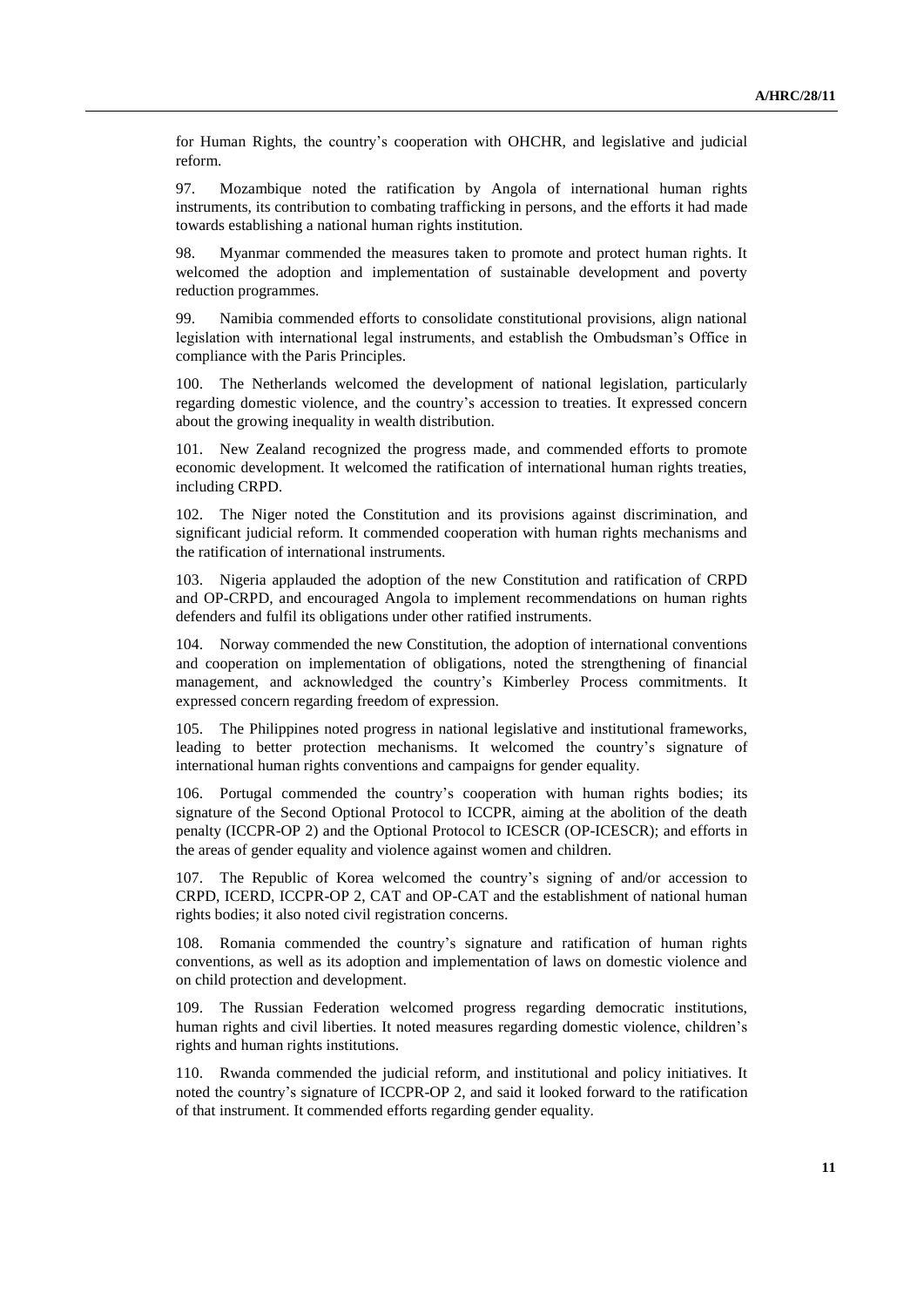111. Senegal welcomed efforts regarding human rights, including the establishment of the National Family Council and the National Children's Council, and ratification of CRPD.

112. Serbia commended the national human rights framework and the country's signature of CAT, OP-CAT and ICERD. Taking note of the country's efforts regarding protection of refugees, it requested information on the repatriation process.

113. Sierra Leone commended measures to promote economic and social rights, the right to health and children's rights, and efforts regarding domestic violence and microcredit programmes for women living in rural areas.

114. Singapore noted the incorporation of international instruments into the Constitution and national legislation, and efforts regarding the rights of persons with disabilities, including the ratification of CRPD.

115. Slovenia commended the ratification of CRPD and OP-CRPD, and the adoption of measures on gender equality, domestic violence and support for women in rural areas.

116. South Africa welcomed progress regarding the Constitution and the protection of women and children, and noted that consideration had been given to establishing a national human rights institution.

117. South Sudan welcomed the strengthened institutions, noting the incorporation of provisions of international instruments into the Constitution, judicial reform and measures to prevent and combat human trafficking.

118. Spain welcomed the ratification of international instruments, commitments regarding water and sanitation, and domestic violence legislation. It also noted reports on inadequate follow-up on human rights violations.

119. Sri Lanka commended legislative and institutional measures to protect children and promote gender equality, noting that policy implementation focused particularly on women in rural areas.

120. The State of Palestine welcomed efforts to implement recommendations, especially those concerning health and education services in rural areas, and recognized remaining challenges in that regard.

121. The Sudan noted the country's commitment to human rights, in particular the ratification of CRPD and its Optional Protocol and the United Nations Convention against Transnational Organized Crime.

122. Sweden welcomed the country's signature of international instruments, and expressed concerns regarding arbitrary arrest and detention and acts of torture by police and security forces.

123. Switzerland expressed concern regarding torture and ill-treatment, and poor treatment of civil society by the authorities. It encouraged Angola to end impunity for serious human rights violations.

124. Thailand applauded the achievement of Millennium Development Goal 1, commended efforts on food safety, poverty eradication and rural development, and offered technical assistance regarding the right to development.

125. Timor-Leste noted positive steps, particularly the progress towards ratifying ICERD. It also recognized progress regarding women's and children's rights, highlighting the Law on Domestic Violence.

126. Togo welcomed efforts to promote gender equality, noting policies to allow women access to health care, education, property, housing and microcredit, and encouraged continued efforts in human rights protection.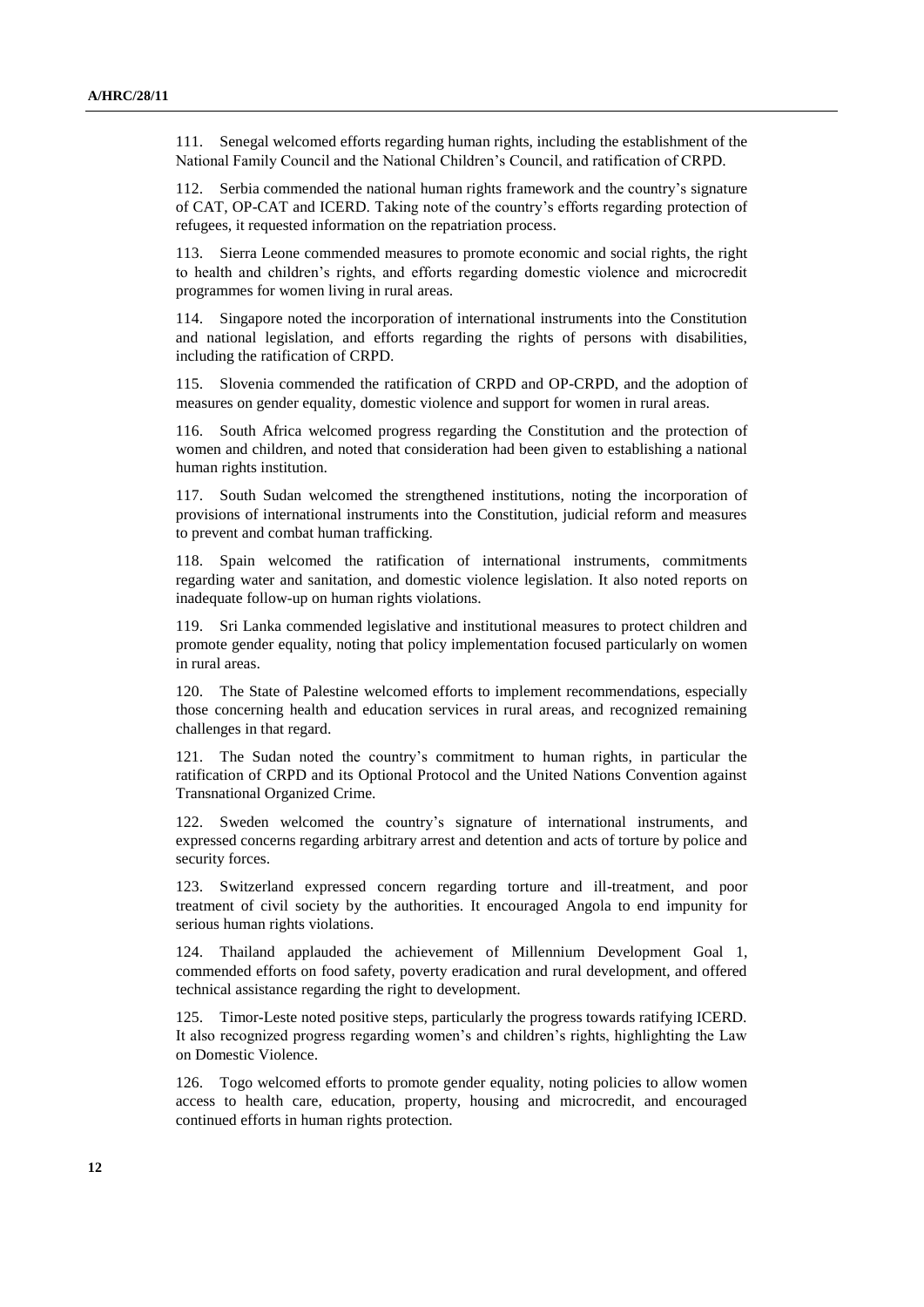127. Tunisia noted the adoption of the new Constitution, ratification of international human rights instruments, and judicial reform. It encouraged efforts to combat violence against women and children.

128. Turkey requested information about the ratification of ICCPR-OP 2. It recognized efforts regarding civil registration and literacy, and encouraged the work on gender equality and combating gender-based violence.

129. The United Arab Emirates welcomed the incorporation of fundamental principles into national legislation, and noted social measures, particularly in health care, education and violence against women. It requested information on national strategies concerning human trafficking.

130. The delegation of Angola touched on some of the recommendations received. It reiterated that, in terms of the forces of law and order, the Government was acting within the law. All complaints received on the excessive use of force had been processed. The competent authorities had carried out the necessary investigations and prosecutions. The Government had paid the closest possible attention to those matters.

131. The law guaranteed freedom of assembly. Such events took place without any problems. There had been exceptional cases, where the conduct of the forces of law and order had been called into question. However, that conduct was consistent with the responsibility to protect the public.

132. With regard to freedom of expression, there were no cases of persons who had been detained or sentenced for expressing their opinions. The delegation reiterated that the State had never taken any decision to close down newspapers and radio stations that freely expressed their opinions. The private radio stations operated daily in Angola free of any difficulties and restrictions.

133. The Government would do all it could to implement the recommendations accepted during the review. Many recommendations were consistent with the Government's programmes and priorities. Reducing poverty, in particular extreme poverty, was one of the main priorities. In 2000, 92 per cent of the people lived in extreme poverty; that rate had since fallen to 52 per cent, an indication of how much had been done to address the matter. The Government was also working on adequate housing, expanding schools and improving medical services, increasing sanitation facilities, and promoting job creation. Those were all priorities addressed through structured programmes within the National Development Programme 2014–2017.

# **II. Conclusions and/or recommendations**\*\*

134. **The recommendations formulated during the interactive dialogue and listed below have been examined by and enjoy the support of Angola:**

134.1 **Promptly ratify and implement the human rights conventions signed in September 2013 (United Kingdom of Great Britain and Northern Ireland);**

134.2 **Carry out all necessary efforts aimed at achieving the ratification of the human rights treaties signed by Angola between 2013 and 2014 (Uruguay);** 

134.3 **Ratify as early as possible all international human rights instruments that Angola has signed, and incorporate the provisions of these conventions into national legislation (France);** 

The conclusions and recommendations have not been edited.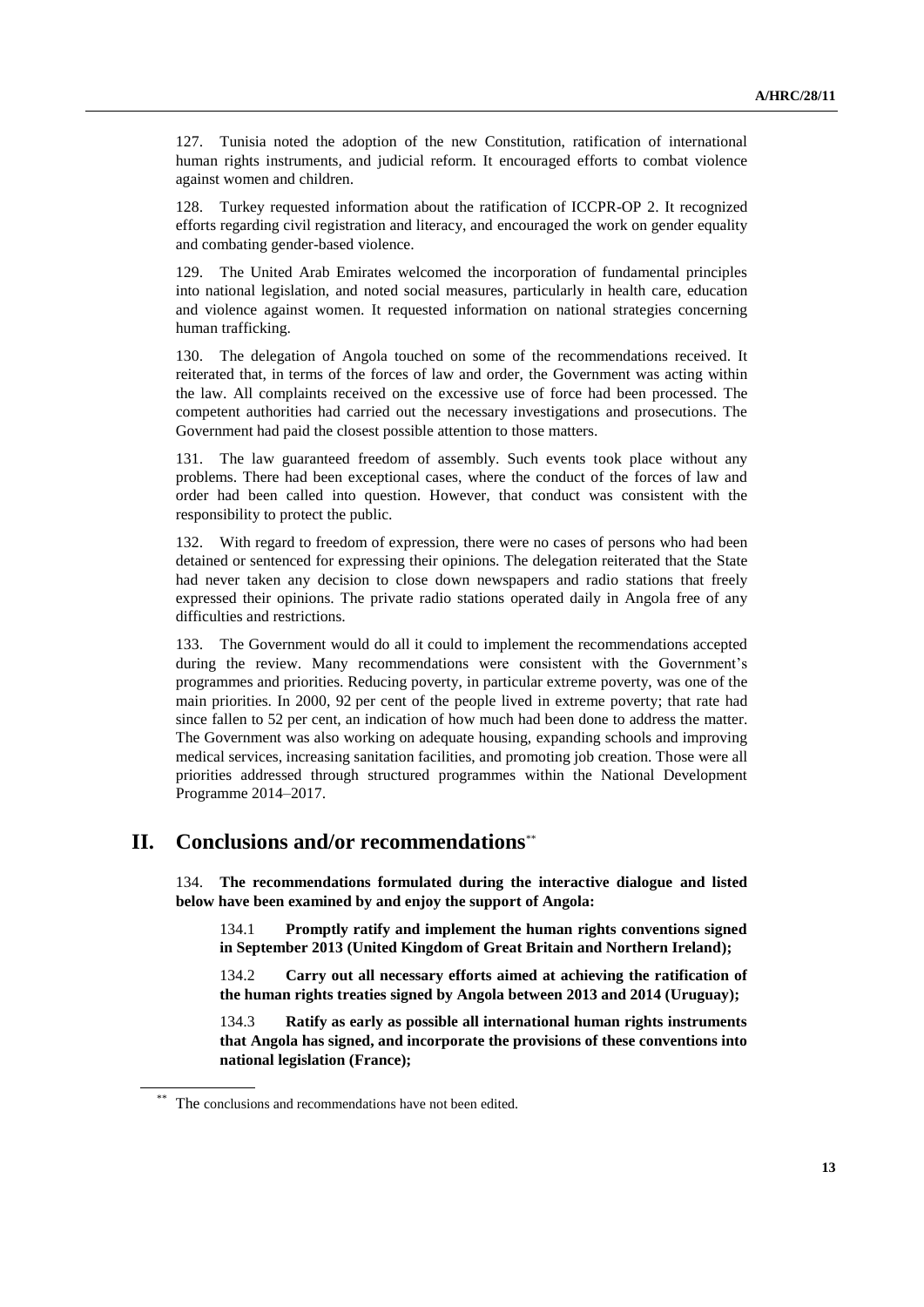134.4 **Speed up the process of ratification of the conventions it has signed, and consider acceding to other international human rights instruments to which it is not yet a party, such as the International Convention on the Protection of the Rights of All Migrant Workers and Members of Their Families (ICRMW) (Philippines);**

134.5 **Ratify all the signed conventions, in keeping with the commitments it had undertaken during its first review in 2010 (Central African Republic);** 

134.6 **Attain as soon as possible the ratification of major international legal instruments already signed by Angola (Cabo Verde);** 

134.7 **Take appropriate steps to accelerate the ratification process on the International Convention on the Elimination of All Forms of Racial Discrimination (Viet Nam);**

134.8 **Finalize the ratification process for the five instruments it has signed (Zimbabwe);** 

134.9 **Continue its efforts for ratification of ICERD and CAT (Azerbaijan);** 

134.10 **Swiftly ratify the Convention against Torture and Other Cruel, Inhuman or Degrading Treatment or Punishment and adopt all necessary measures to enact it at the national level, in particular with regard to improving living standards in prison and preventing abuse and ill-treatment of detainees (Italy);** 

134.11 **Continue the process of accession to international human rights instruments, particularly the ratification of CAT and OP-CAT and ICERD (Brazil);**

134.12 **Continue and complete the signature and ratification process of the various relevant international human rights instruments (Benin);** 

134.13 **Consider ratifying the International Convention on the Protection of the Rights of All Migrant Workers and Members of Their Families (Burkina Faso);** 

134.14 **Consider the possibility of ratifying the International Convention on the Protection of the Rights of All Migrant Workers and Members of Their Families (Ecuador);** 

134.15 **To pursue its efforts to accede to international instruments, in particular human rights instruments (Côte d'Ivoire);**

134.16 **Ratify CAT and OP-CAT without delay (Czech Republic);** 

134.17 **Ratify the Convention against Torture and its Optional Protocol (Denmark);** 

134.18 **Finalize the ratification of the International Convention on the Elimination of All Forms of Racial Discrimination (Gabon);** 

134.19 **Ratify the Convention against Torture and Other Cruel, Inhuman or Degrading Treatment or Punishment, the International Convention for the Protection of All Persons from Enforced Disappearance, and the International Convention on the Protection of the Rights of All Migrant Workers and Members of Their Families (Ghana);**

134.20 **Continue and expedite the ratification process of CAT (Indonesia);**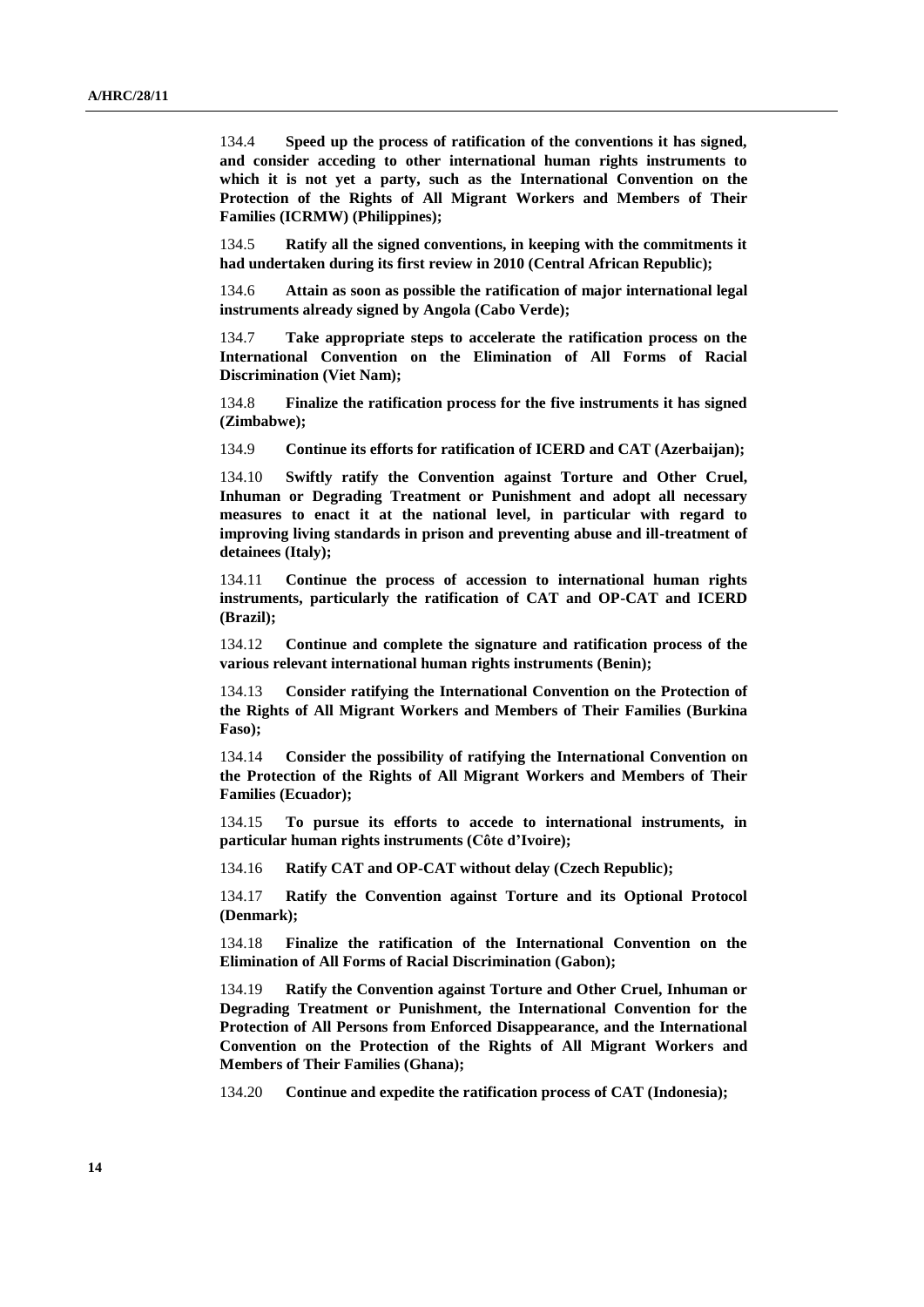134.21 **Complete, without delay, the ratification of the Convention against Torture and Other Cruel, Inhuman or Degrading Treatment or Punishment (Kenya);**

134.22 **Ratify the Optional Protocol to the Convention against Torture (Lebanon);** 

134.23 **Take necessary steps to ratify or accede to other major international human rights instruments which are still outstanding (Lesotho);**

134.24 **Ratify ICRMW (Mali);** 

134.25 **Complete the internal legal procedure in order to ratify ICCPR-OP 2 (Montenegro);**

134.26 **Consider ratifying the International Convention on the Elimination of All Forms of Racial Discrimination (Mexico);**

134.27 **Consider taking the requisite measures aimed at the speedy ratification of all the outstanding international human rights instruments accepted in 2010, these being ICCPR-OP 2, CAT, OP-CAT and OP-ICESCR (Namibia);**

134.28 **Continue attention towards further ratifications, including CAT and ICERD (New Zealand);**

134.29 **Ratify CAT as soon as possible and fully implement it without delay (Switzerland);**

134.30 **Ratify ICCPR-OP 2 and OP-ICESCR, as recommended previously; approve a National Action Plan on Women Peace and Security in accordance with Security Council resolution 1325 (2000) (Portugal);**

134.31 **Ratify CAT, ICRMW, ICERD and the Optional Protocol to ICCPR (Sierra Leone);**

134.32 **Proceed with the ratification of the Second Optional Protocol to the International Covenant on Civil and Political Rights, aiming at the abolition of the death penalty, and the International Convention on the Elimination of All Forms of Racial Discrimination (South Africa);**

134.33 **Complete the process of ratification of all conventions it has signed, in particular the Convention against Torture and Other Cruel, Inhuman or Degrading Treatment or Punishment and its Optional Protocol (Togo);**

134.34 **Ratify the international instruments it has already signed, in particular the International Convention on the Elimination of All Forms of Racial Discrimination, the Convention against Torture and its Optional Protocol (Tunisia);** 

134.35 **Accelerate the process of legal reform with the aim of harmonizing the internal regulations with the Convention on the Elimination of All Forms of Discrimination against Women (Uruguay);** 

134.36 **Continue further improvement of the legislative framework regarding rights of women in Angola (Azerbaijan);**

134.37 **Ensure harmonization of the Law on Domestic Violence and the child law with international human rights standards (Uruguay);**

134.38 **Continue to introduce legislation to fulfil its obligations under the Convention on the Rights of the Child (Australia);**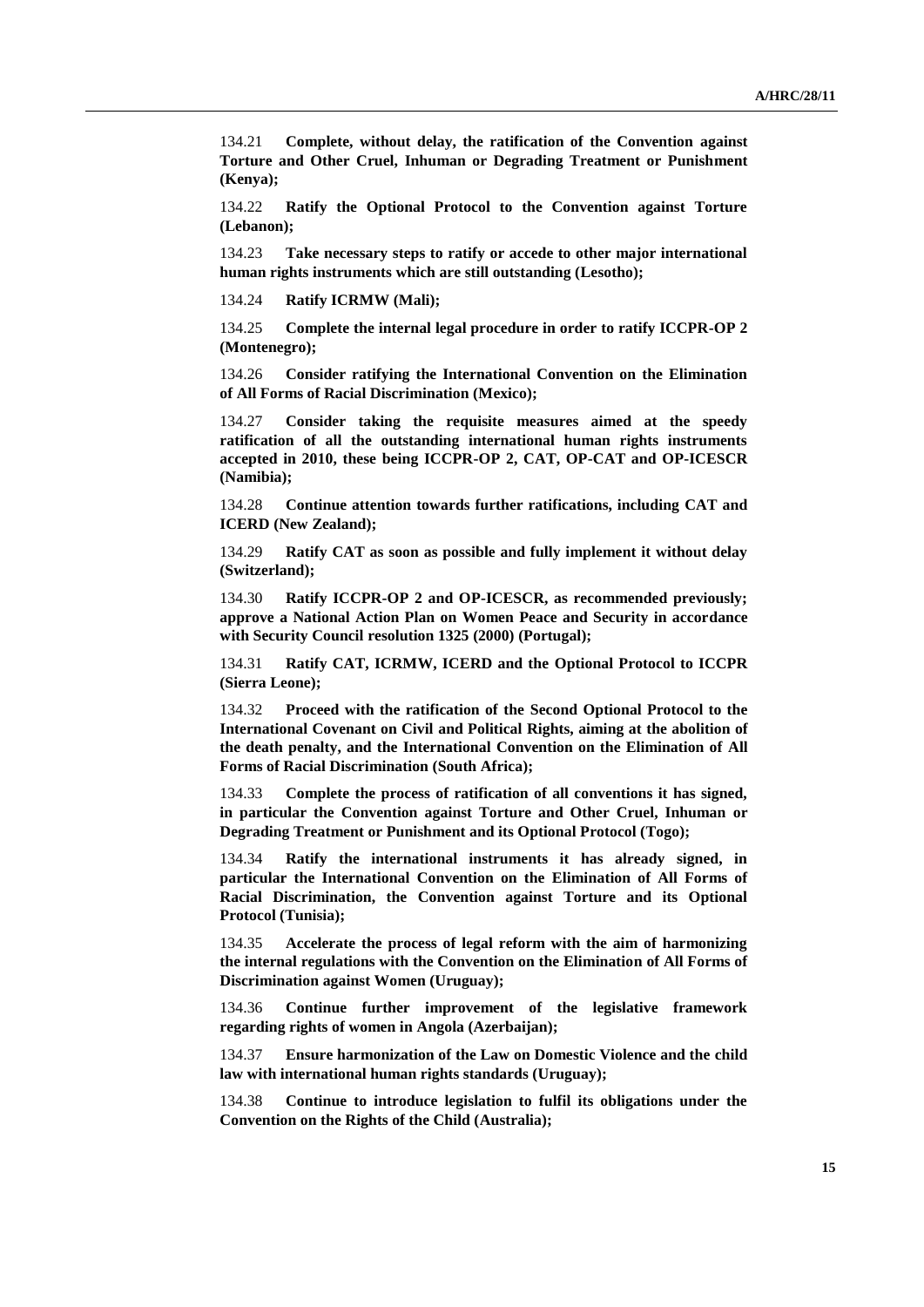134.39 **Adopt a law, in line with the Convention on the Rights of the Child, that criminalizes all forms of violence against children (Botswana);**

134.40 **Address deficiencies in the legal framework of the electoral process; abolish restrictions on domestic and international observation; strengthen independence and transparency of the Electoral Commission and deal with flaws in the voters' register and with problems with the media coverage (Czech Republic);**

134.41 **Amend the Freedom of Information Act so that it is in compliance with regional and international standards (Czech Republic);**

134.42 **Adopt legal provisions prohibiting traditional harmful practices against women, including adequate sanctions for violations of these provisions (Estonia);** 

134.43 **Continue to strengthen its domestic legislation to implement its international human rights obligations (Singapore);**

134.44 **Create and operationalize a national human rights institution for the promotion and protection of human rights (Morocco);**

134.45 **Follow up on and establish a national human rights institution (Niger);**

134.46 **Confer the Ombudsman's Office (Provedor de Justiça) with the necessary legal framework to enable it to effectively function as the National Human Rights Institution (Portugal);**

134.47 **Promote the accreditation of the Ombudsman's Office (Provedor de Justiça) as a National Human Rights Institution with "A" Status in accordance with the Paris Principles (Portugal);**

134.48 **Strengthen the mandate of the Provedor de Justiça and ensure it functions in accordance with the Paris Principles (South Africa);**

134.49 **Take to ensure the establishment of a body such as the National Human Rights Committee (Republic of Korea);**

134.50 **Bring its national Office of the Ombudsman into line with the Paris Principles (Sierra Leone);**

134.51 **Consider establishing a National Human Rights Institution and committing to full integration of gender perspective in all efforts vested in the implementation of the Millennium Development Goals (Slovenia);**

134.52 **Exert more efforts in setting up a National Human Rights Institution to address questions relating to the promotion and protection of human rights (Sudan);**

134.53 **Consider setting up an independent national human rights institution to oversee and monitor human rights situations in the country and to promote public awareness on the promotion and protection of human rights (Thailand);**

134.54 **Increase efforts to promote human rights culture in the country (Uzbekistan);**

134.55 **Further expand the initiatives aimed at reaching better protection of the rights of the child (Armenia);**

134.56 **Conduct further human rights education activities for public servants, in particular law enforcement officers, with a view to keeping up with**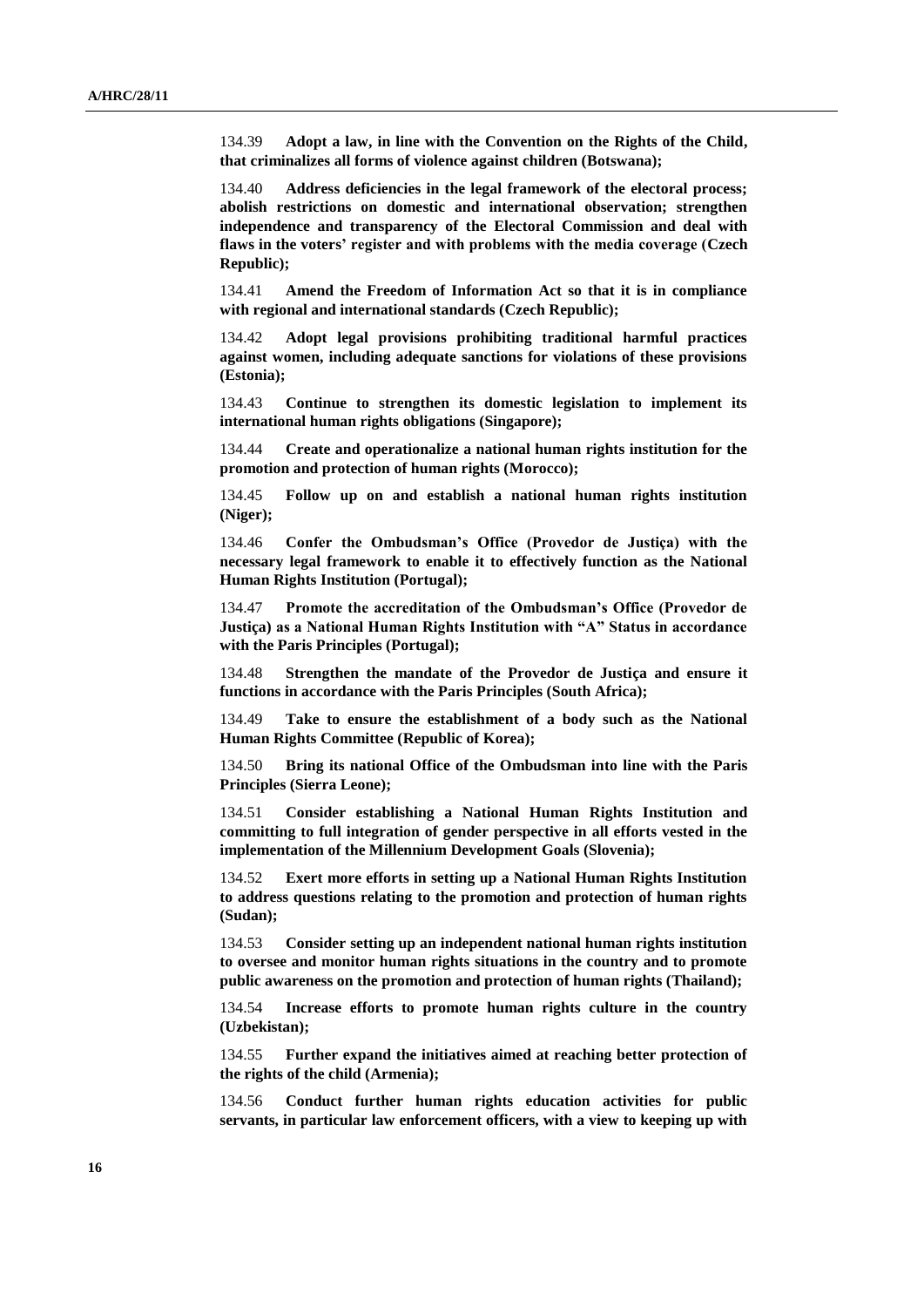**the constitutional and legal reform as well as newly joined international human rights legal instruments (Viet Nam);**

134.57 **Promote awareness of officers charged with law enforcement on matters related to human rights values and principles (Egypt);**

134.58 **Continue its cooperation with the United Nations Development Programme to strengthen the technical and functional capacities of the Ministry of Justice and Human Rights (Equatorial Guinea);**

134.59 **Improve the situation of women and children by implementing Security Council resolution 1325 (2000) on women, peace and security and adopting a relevant national action plan (Estonia);**

134.60 **Devote adequate human and financial resources for the effective implementation of the National Policy for Gender Equality and Equity of 2013 (India);**

134.61 **Continue its cooperation with the United Nations, other international organizations and human rights mechanisms to overcome remaining constraints and challenges (Lao People's Democratic Republic);** 

134.62 **Continue its reforms to improve policies and programs towards promotion and protection of all human rights (Lesotho);**

134.63 **Provide the necessary support, including financial, for the specialized institution to monitor the human rights situation (Russian Federation);**

134.64 **Continue to involve Angolan civil society actors, notably those working in the field of human rights, in the implementation of the policy already defined by the Government (Senegal);**

134.65 **Invite the Special Rapporteur on Freedom of Expression to visit Angola in order to demonstrate your commitment to foster an environment where journalists, civil society, and opposition members can operate freely and independently (United States of America);**

134.66 **Further strengthen its activities undertaken to combat discrimination, in particular with regard to children with disabilities, children with HIV/AIDS and San children (Israel);**

134.67. **Take measures, in collaboration with civil society organizations, aimed at ensuring women's right to non-discrimination and equality, as proposed by the Committee on the Elimination of Discrimination against Women (Netherlands);**

134.68 **Continue to address persistent discriminatory practices that hinder equal participation of women in economic, socio-civic, political, and all other spheres, by encouraging educational institutions and media practitioners to portray women as capable leaders and as significant contributors to growth and development of a society (Philippines);**

134.69 **Continue implementing its national programs and policies to advance women's rights and ensure quality education of children, especially in rural areas (Democratic People's Republic of Korea);**

134.70 **Continue efforts aimed at increasing women's access to employment, public life, education, housing and health, through their full participation in the political, economic, social and cultural fields (Ecuador);**

134.71 **Further improve the conditions of women's in rural areas (Ethiopia);**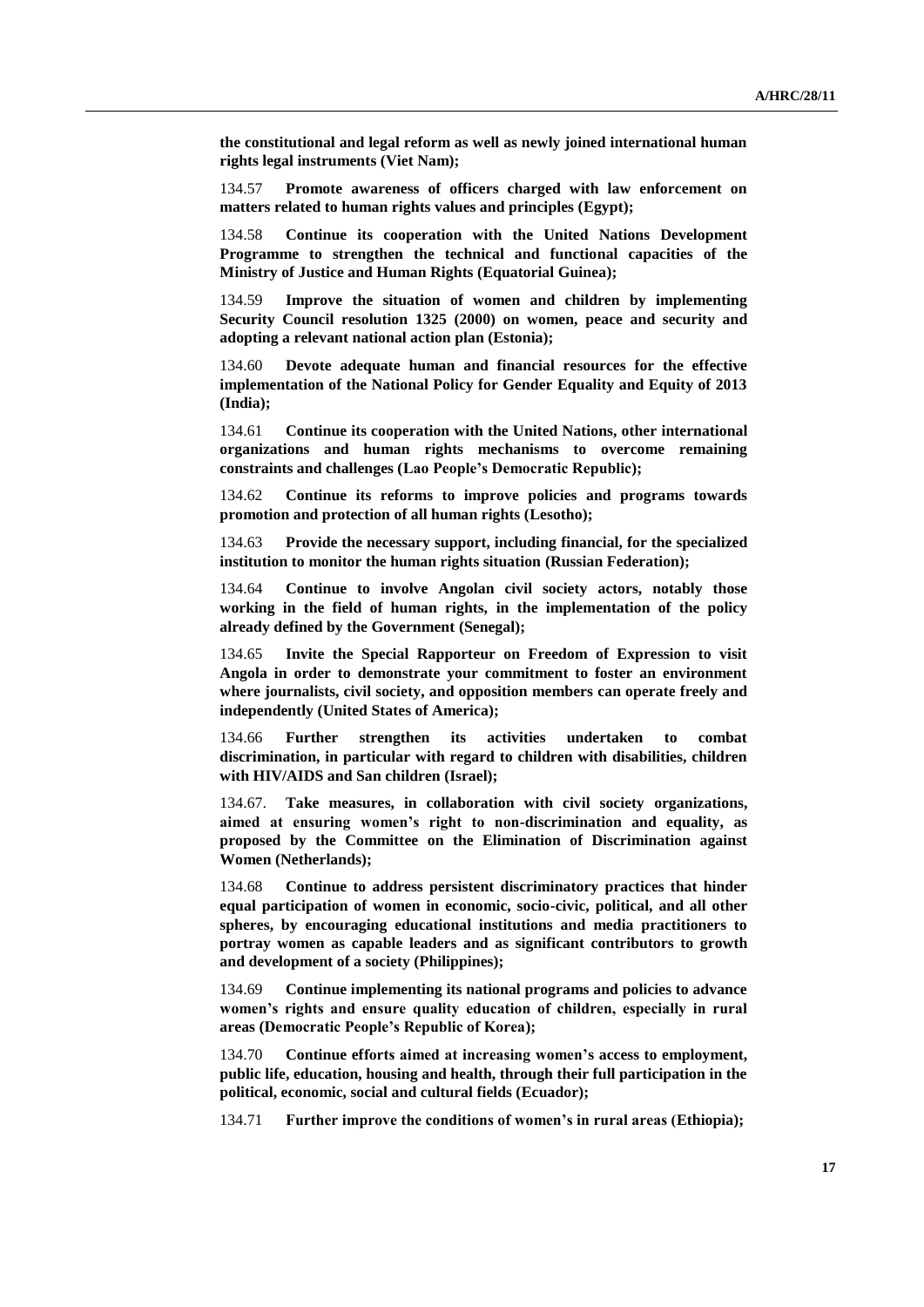134.72 **Continue addressing the existence of certain practices and stereotypes derived from cultural practices which could result in discrimination against women and girls (Myanmar);**

134.73 **Strongly regulate the issue of the civil registration in order to grant legal personality to all human beings on its territory (Democratic Republic of the Congo);**

134.74 **Strengthen and facilitate the process already undertaken of the civil registration (Equatorial Guinea);**

134.75 **Improve the birth registration system, as previously recommended (Italy);**

134.76 **Extend the length of the special campaign promoting the civil registry and make permanent the fee exemption for such registration (Mexico);**

134.77 **Continue its special civil registration campaign (Togo);**

134.78 **Take appropriate measures for the immediate completion of the registration of citizens, in particular children under the age of 4, who have not had their birth registration carried out (Republic of Korea);**

134.79 **Finalize legislation on free birth registration for all citizens and enhance registration systems and continue campaigns to this effect (Sierra Leone);**

134.80 **Consider without delay to adopt a new legislation on free birth registration (Slovenia);**

134.81 **That the registration system be further improved and supported by awareness-raising activities, in order to sustain the rise in registration numbers (Turkey);**

134.82 **Step up its efforts to prevent cases of arbitrary arrests, detention and torture, and that those responsible be brought to justice (Italy);**

134.83 **Enact legislation to guarantee the prohibition of torture and illtreatment, as recognized in the Constitution, and in line with the Convention against Torture (Maldives);**

134.84 **Investigate and, if it is the case, put an end to cases of arbitrary arrest, illegal detentions and torture by the police and security forces (Spain);**

134.85 **Activate the efforts to combat trafficking in persons, and rehabilitate its victims (Lebanon);**

134.86 **Continue its efforts in combating trafficking in persons and protect the victims thereof within the framework of implementing its own national legislation and within the country's international commitments (United Arab Emirates);**

134.87 **Explicitly prohibit all forms of corporal punishment in the upbringing and education of children (Uruguay);**

134.88 C**ontinue the efforts to prevent and fight violence against children (Algeria);**

134.89 **Strengthen the fight against harmful traditional practices, such as the stigmatization of children accused of sorcery (Chad);**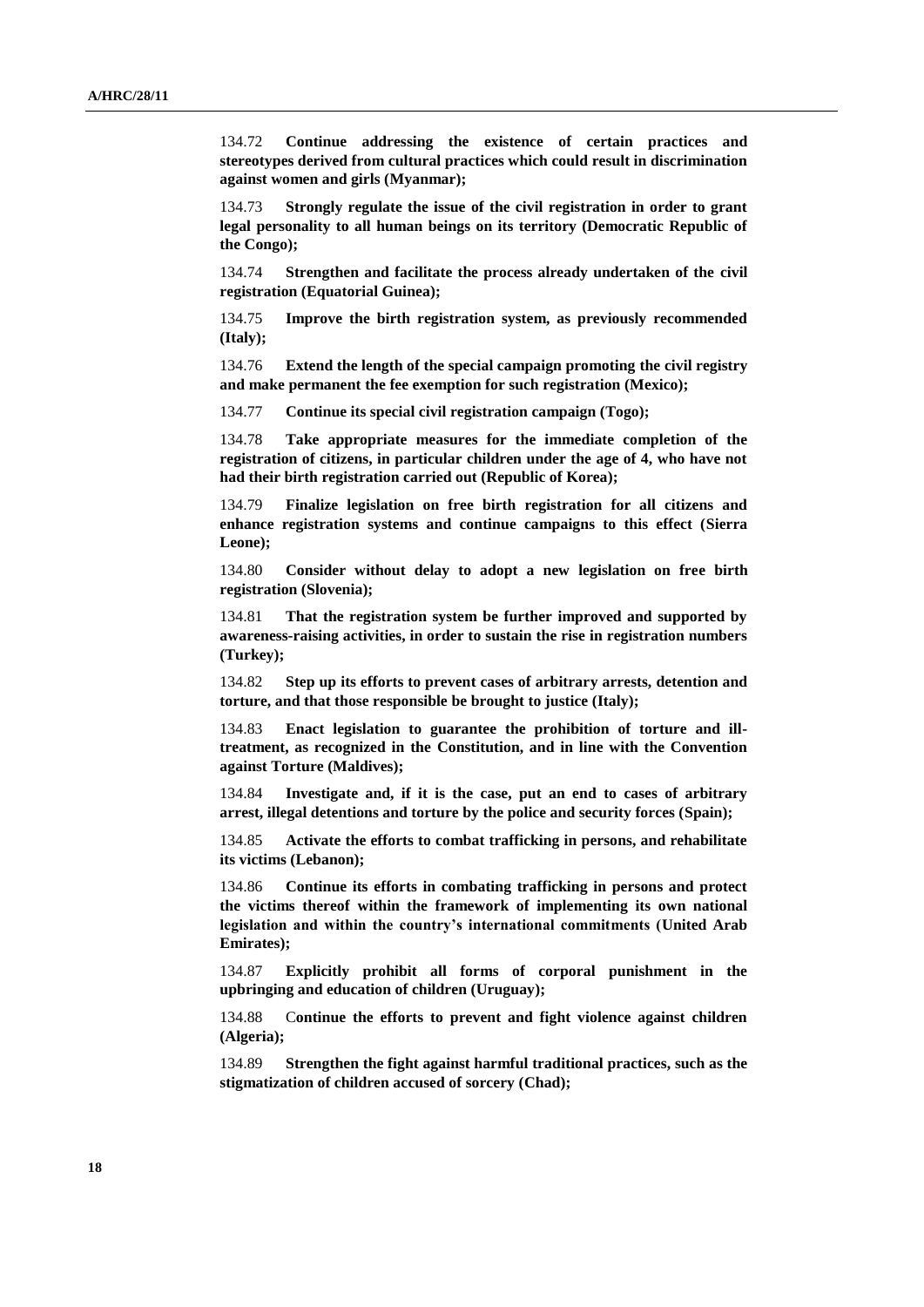134.90 **Fight against the phenomenon of child sorcerers to spare innocent childhood from this terrible calamity of another age (Democratic Republic of the Congo);**

134.91 **Protect children accused of witchcraft from ill-treatment and abuse, as previously recommended (Italy);**

134.92 **Stop child labour, as previously recommended (Italy);**

134.93 **Continue giving due attention to the issue of violence against children by ensuring effective implementation of the Strategy for Preventing and Combating Violence against Children (Malaysia);**

134.94 **Continue to implement the National Strategy for Preventing and Combating Violence against Children (Mexico);**

134.95 **Continue to strengthen efforts to eliminate all types of violence against children including through the criminalization of corporal punishment (Portugal);**

134.96 **Adopt policies and measures in order to prevent the sexual exploitation of children and to facilitate the social integration of those who were victims of such a crime (Romania);**

134.97 **Continue efforts to implement the action plan 2013–2017 to fight domestic violence (Algeria);**

134.98 **Deepen actions to ensure effective implementation of the legislation on the protection of women, especially against all harmful practice or negative stereotyping (Argentina);**

134.99 **Implement fully the 2011 law against domestic abuse and continue its efforts to fulfil its obligations under CEDAW (Australia);**

134.100 **Ensure full implementation of Law 25/11 against Domestic Violence and ensure there are increased protections against all forms of violence faced by women, including internally displaced and refugee women, who are among the most vulnerable (Canada);**

134.101 **Promote concerted national efforts aimed at combating violence against women, and providing rehabilitation for perpetrators of such acts (Egypt);**

134.102 **Ensure the country-wide and effective implementation of the Law on Domestic Violence, and ensure access of victims to medical (including psychological), legal and social support (Germany);**

134.103 **Enhance efforts to implement existing policy instruments aiming at protecting women's rights, and to enhance the support given to victims of violence, for example through adequate resourcing of counselling centres (Italy);**

134.104 **Adopts practical measures to implement the Law on Domestic Violence (and its legal instruments), and that Angola allocates a multi-annual budget to the Ministry involved to this effect (Netherlands);**

134.105 **Ensure effective and practical implementation of the Law on Domestic Violence and the law on the protection of children's comprehensive development (Russian Federation);**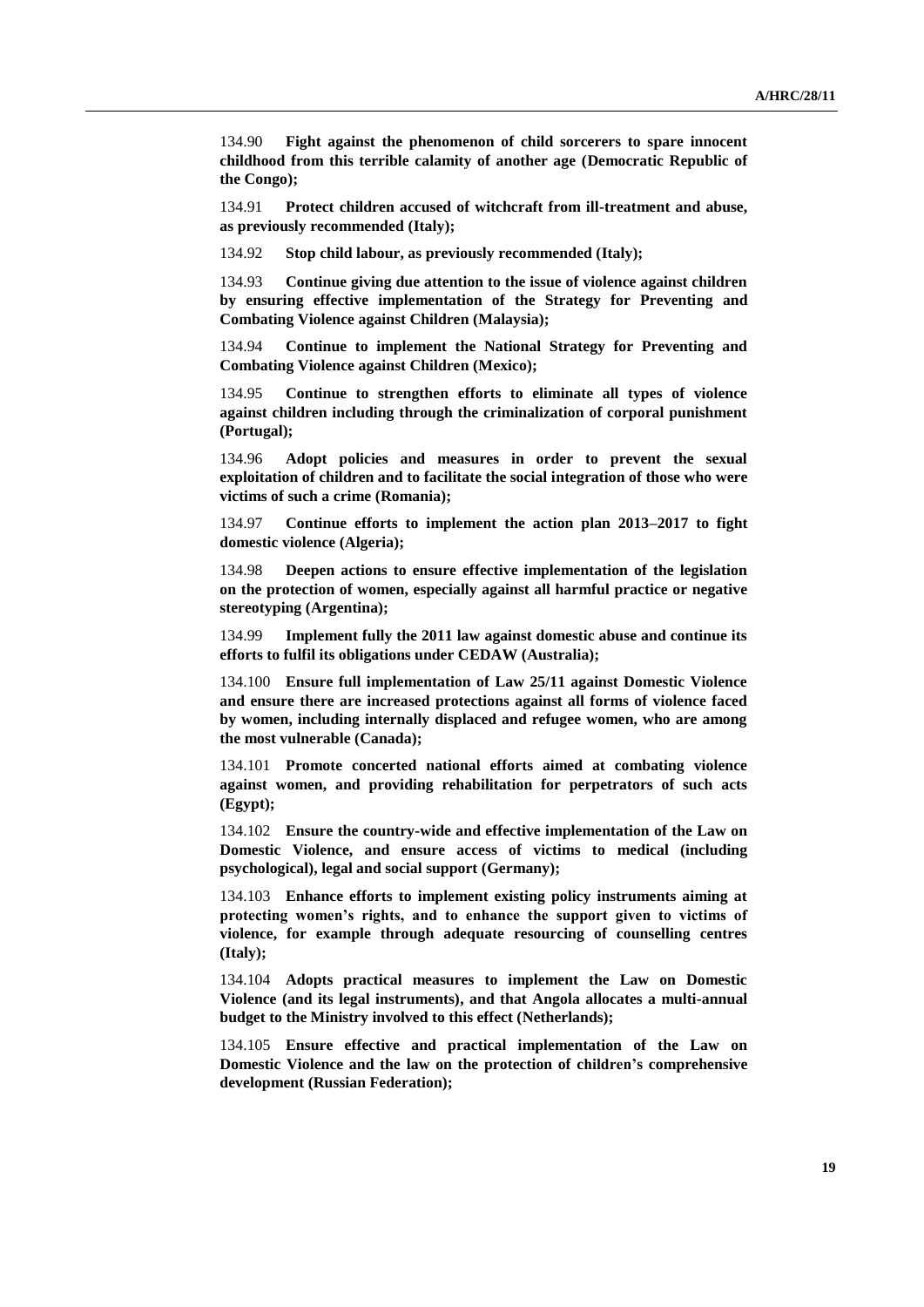134.106 **Expand the legal coverage to protect against sexual harassment and intensify public awareness-raising campaigns in the field of violence against women (Spain);**

134.107 **Consider adopting a national strategy to fight against all forms of violence against women (Turkey);**

134.108 **Take further steps to reform the judicial and penal system through the training of detention and prison staff, and the creation of adequate incarceration centres so as to avoid the abuse of arbitrary detention and to eliminate the excessive use of force by penitentiary personnel (Holy See);**

134.109 **Complete the reform of the judiciary (Benin);**

134.110 **Deepen efforts to strengthen the judiciary, such as the establishment of the commission for the reform of the legislative and the judiciary (Brazil);**

134.111 **Further work on improving the judicial system by providing capacity-building assistance and training in the field of human rights (Ethiopia);**

134.112 **Accelerate the process of judicial reforms with a view to ensure access to justice, especially to women and other vulnerable sections of the society (India);**

134.113 **Continue its efforts for the promotion and protection of human rights by the improvement of its judicial system (Niger);**

134.114 **Ensure that allegations of human rights violations by security forces are subjected to independent and impartial investigations and more generally take measures to strengthen the fight against impunity (France);**

134.115 **Ensure that allegations of abuse by members of security forces are investigated in a prompt, thorough, credible and impartial manner; that those responsible, including officials with oversight responsibility are disciplined or prosecuted in accordance with international standards; and that victims of abuse receive adequate compensation by the State (Germany);**

134.116 **Ensure that prompt, impartial and thorough investigations are carried out into all allegations of human rights violations by security forces and that the perpetrators are brought to justice, as accepted in the previous review (Sweden);**

134.117 **Ensure reparation, including fair and adequate compensation, for victims of human rights violations by the security forces or to their families where the victim has died (Sweden);**

134.118 **Consider improving the juvenile justice system by integrating and implementing the child friendly justice standards, including by, inter alia, ensuring that children benefit from the protection of specific provisions for children in conflict with the law; and establishing specialized procedural rules to ensure that all juvenile justice guarantees are respected, and ensuring that children are held in detention only as a last resort and separately from adults in both pre-trial detention and after being sentenced (Serbia);**

134.119 **Hold security forces and other government officials accountable for human rights violations, including those involving unlawful killings, sexual violence and torture, by credibly investigating and prosecuting offenders as appropriate (United States of America);**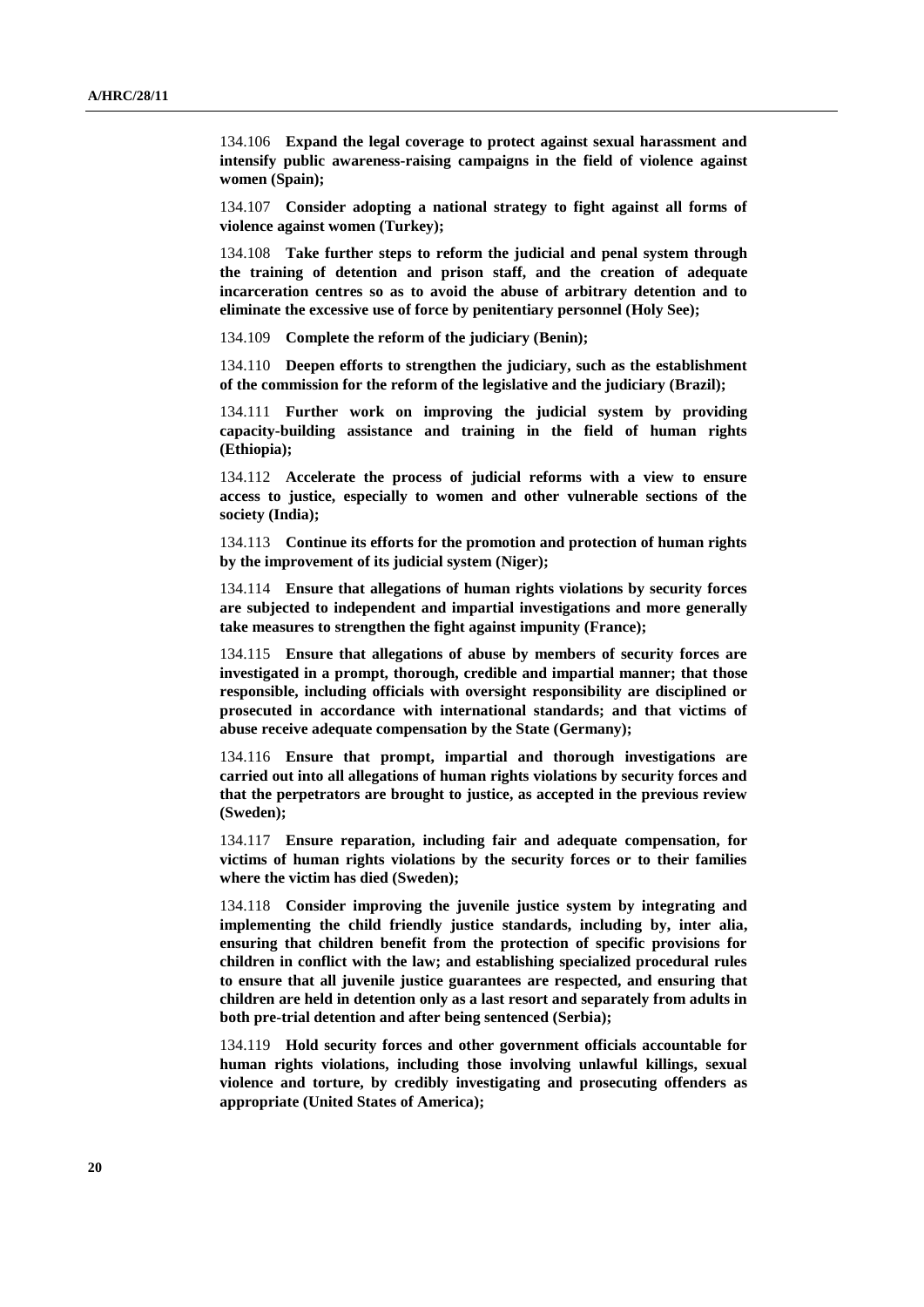134.120 **Take measures to fight impunity of State agents guilty of serious human rights violations and facilitate access to justice for their victims (Switzerland);**

134.121 **Intensify its efforts to strengthen the legal mechanism in order to improve the access of people to the justice system (Iran (Islamic Republic of));**

134.122 **Demonstrate greater flexibility and tolerance with respect to religious minorities by reforming Law 2/04 on Freedom of Religion to conform to the provisions of the Angolan Constitution, as well as international human rights obligations (Canada);**

134.123 **Fully respect freedom of expression, opinion, association and peaceful assembly in accordance with Angola's obligations under the International Covenant on Civil and Political Rights (Belgium);**

134.124 **Amend its legislation to protect freedom of expression, including freedom of the press (Slovenia);**

134.125 **Ensure the protection of the rights of individuals – including members of civil society organizations, the media and the political opposition – to assemble and speak free from intimidation and harassment (Canada);**

134.126 **Improve the space for free operation of independent media, including state media, reinforce monitoring and sanctioning of abuses of media legislation and create an enabling working environment for journalists (Czech Republic);**

134.127 **Take measures to fully guarantee the respect of freedom of expression and of freedom of association and assembly (France);**

134.128 **Create and maintain, in law and in practice, a safe and enabling environment, in which human rights defenders, journalists and civil society can operate free from hindrance and insecurity, in accordance with Human Rights Council resolutions 22/6, 27/5 and 27/31 (Ireland);**

134.129 **Further promote freedom of expression, association and the press (Senegal);**

134.130 **Respect, protect and promote freedom of expression of journalists, in particular with regard to the well-established international human rights principle that public officials should tolerate more, rather than less, criticism than private individuals (Sweden);**

134.131 **Respect the right of peaceful association according to its domestic law and international human rights law (Costa Rica);**

134.132 **Make procedures for registration of civil society organizations transparent, non-discriminatory and expeditious (Norway);**

134.133 **Take the necessary measures to create a safe and favourable environment for civil society by respecting the human rights of all individuals, in particular the rights to freedom of expression and association (Switzerland);**

134.134 **Fully respect peaceful assembly in accordance with Angolan and international human rights law (United Kingdom of Great Britain and Northern Ireland);**

134.135 **To step up its current efforts aiming at strengthening women participation in the political and economic life of the country (Burundi);**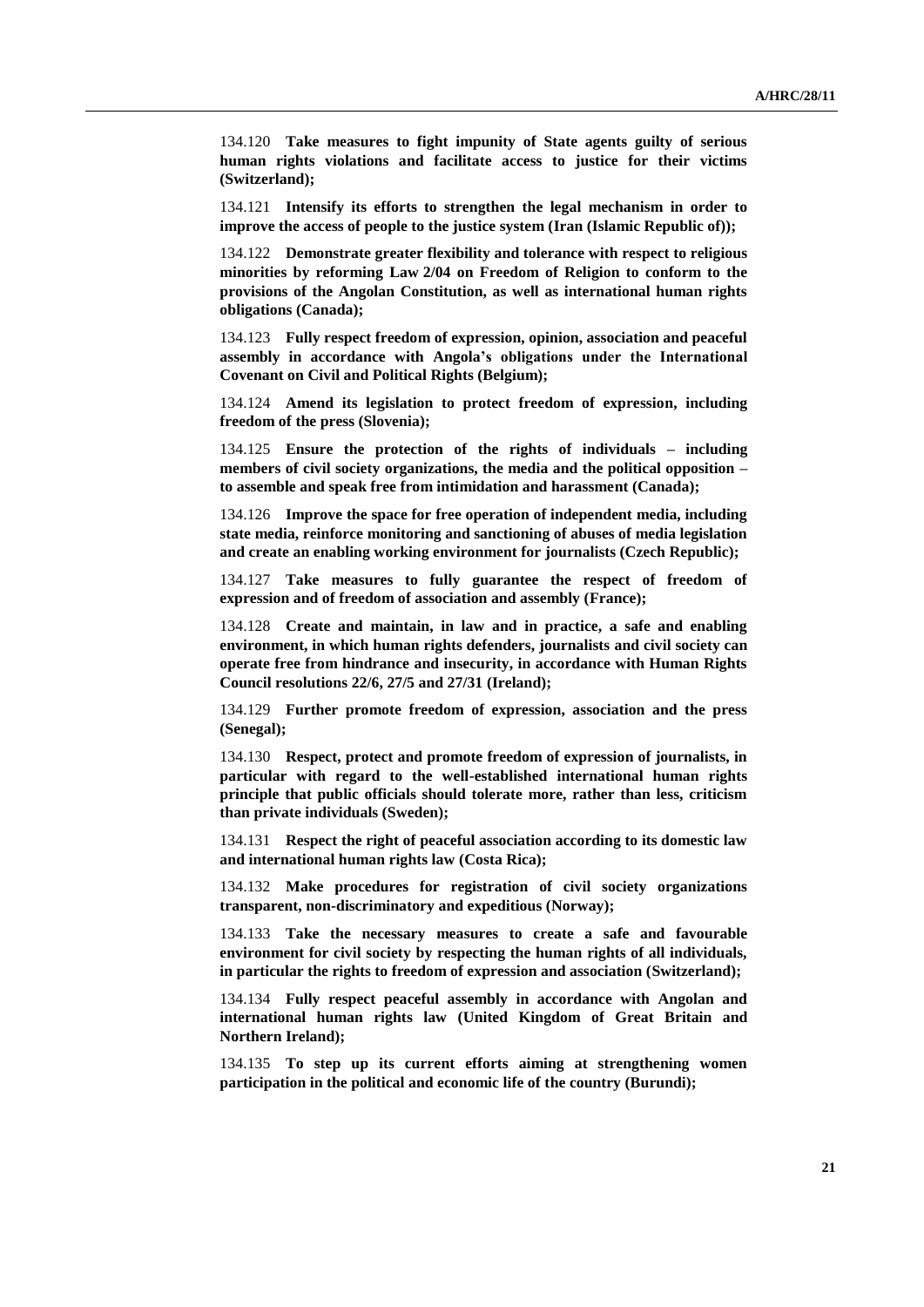134.136 **Continue to promote the role of women in society in order to ensure their integration into political life (Timor-Leste);**

134.137 **Adopt practical measures to ensure the right to peaceful assembly guaranteeing the proportionality in the use of force by security forces (Spain);**

134.138 **Continue to improve standards of living; ensure broad public access to quality education and health services (Uzbekistan);**

134.139 **Continue to improve infrastructure and public services, especially medical and educational facilities in the rural areas (Thailand);**

134.140 **Promote and protect the rights of peasants and other people working in rural areas (Bolivia (Plurinational State of));**

134.141 **Ensure that its housing policy is drafted and implemented in accordance with international human rights standards, including access to an effective remedy and adequate compensation, and that the necessary assistance is provided to all evicted persons (Germany);**

134.142 **Intensify efforts to achieve further gains in the areas of poverty reduction, especially focusing on providing necessary resources to realize the right to adequate housing and improving the living conditions of the people in rural areas (Sri Lanka);**

134.143 **Continue actions to improve compliance with the human right to water, in the framework of General Assembly resolution 64/292 (Bolivia (Plurinational State of));**

134.144 **Develop a strategic plan for the supply of water and sanitation, in particular for rural communities (Spain);**

134.145 **Continue to intensify endeavours for combating poverty at local level and for integration of vulnerable population into the economy (United Republic of Tanzania);**

134.146 **Further advance in eradicating poverty through its accurate social policies to increase the quality of life of its people, particularly of the most vulnerable (Venezuela (Bolivarian Republic of));**

134.147 **Continue its decisive efforts to make progress in fighting poverty and in overcoming social inequity (Belarus);**

134.148 **Continue to increase human and financial resources allocated by the Government to fight poverty and improve services in the fields of health and education (Cabo Verde);**

134.149 **Continue to improve and implement the poverty reduction strategy with the emphasis on lifting vulnerable groups, like women in rural areas, out of poverty (China);**

134.150 **Keep the fight against poverty, in particular through the implementation of the integrated municipal rural-development and povertycontrol programs (Cuba);**

134.151 **Increase its efforts in protecting the human rights of the poor and the disadvantaged, particularly women and children (Holy See);**

134.152 **Strengthen its efforts to combat hunger and poverty in the country (Iran (Islamic Republic of));**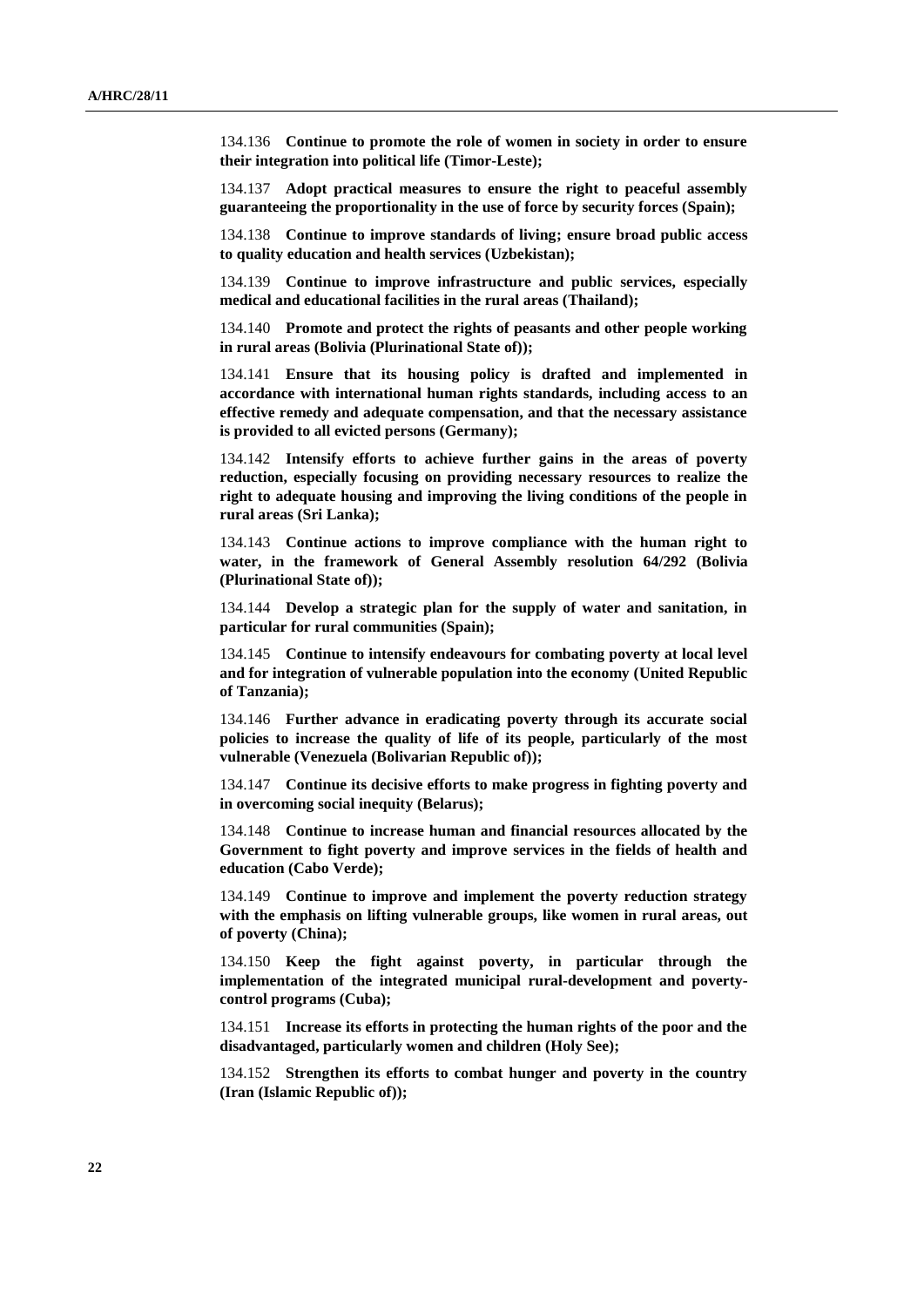134.153 **Pay special attention to the needs of women in strategies to combat poverty, ensuring that women have enhanced access to health, education, clean water and sanitation and income-generating activities (State of Palestine);**

134.154 **Continue implementing the integrated programme of rural development and the fight against poverty (Sudan);**

134.155 **Take the necessary measures to guarantee affordable and high quality health care throughout the country (Belgium);**

134.156 **Continue the implementation of the municipal health service program and the national development program 2012–2015 (Dominican Republic);** 

134.157 **Continue the implementation of immunization and health information programs (Dominican Republic);**

134.158 **Continue the efforts to improve the health care especially of children and the elderly persons, as well as those suffering from HIV (Holy See);**

134.159 **Take action at all levels to address the interlinked root causes of preventable mortality and morbidity of children under 5 and consider applying the "Technical guidance on the application of a human rights-based approach to the implementation of policies and programmes to reduce and eliminate preventable mortality of children under 5 years of age" (A/HRC/27/31) (Ireland);** 

134.160 **Conduct a survey on child mortality in order to get updated and reliable data (Norway);**

134.161 **Cooperate with specialized United Nations bodies to develop the health sector in accordance with the national plan of 2012–2025 (Kuwait);**

134.162 **Promote and develop the national plan to combat HIV (Lebanon);** 

134.163 **The allocation of additional efforts and resources to improving the country's health system (Turkey);**

134.164 **Take additional measures to ensure that all children have access to primary and secondary education (Belgium);**

134.165 **Integrate human rights education into primary and secondary school curricula (Zimbabwe);**

134.166 **Encouraged to bring human rights into the curriculum by, among others, training teachers (Djibouti);**

134.167 **Continue to increase education input to ensure the right to education for all the people (China);**

134.168 **Continue with the implementation of literacy and remedial education, especially in rural areas (Dominican Republic);**

134.169 **Realize the right to education for all, including human rights education, by inter alia, ensuring the effective implementation of the law providing for free primary education (Germany);**

134.170 **Continue its efforts to improve the national system to access education for all children (Iran (Islamic Republic of));**

134.171 **Improve and facilitate access to education, in particular of girls, as previously recommended (Italy);**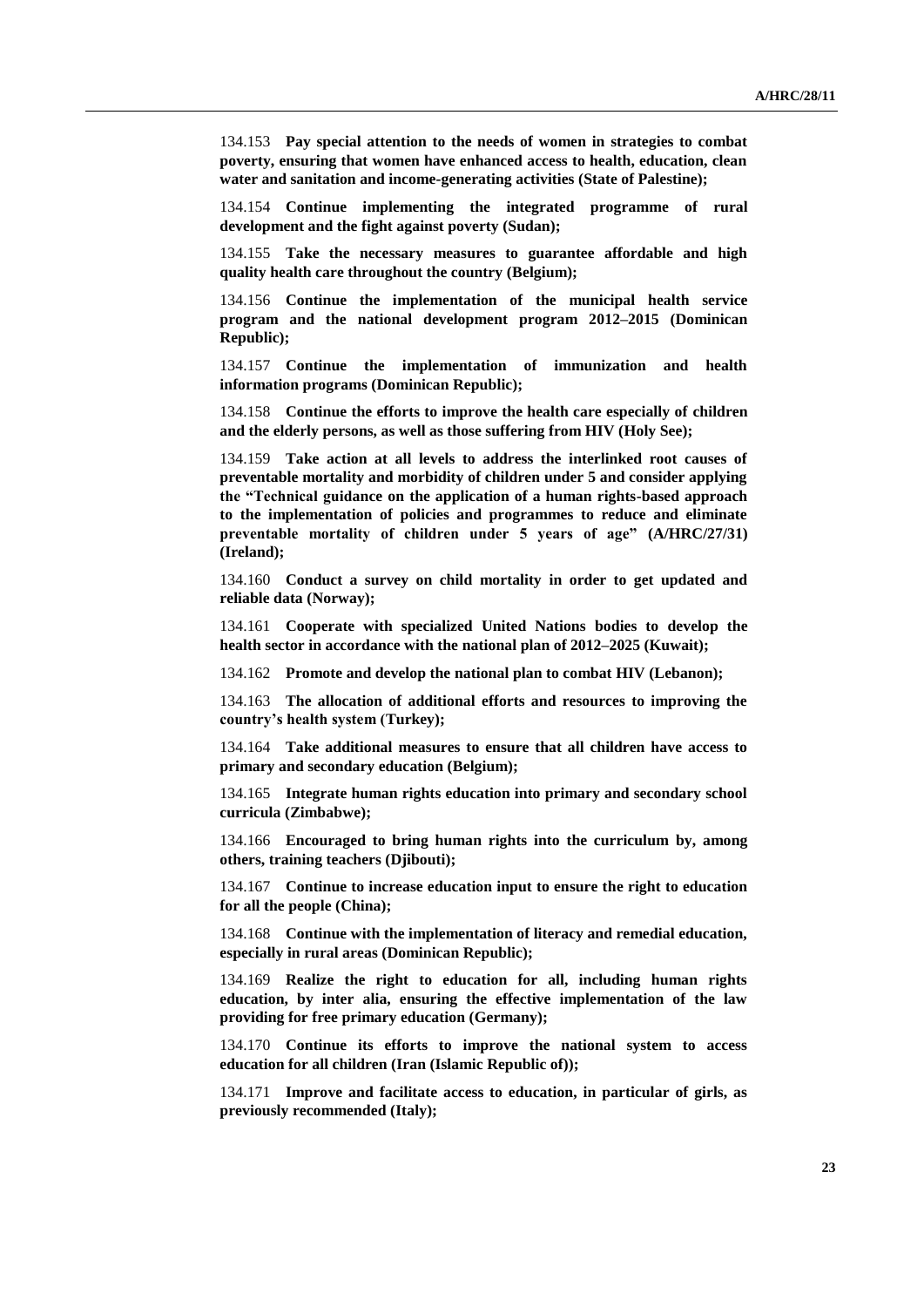134.172 **Continue its literacy campaign in cooperation with the United Nations Children's Fund (UNICEF) (Kuwait);**

134.173 **Continue its positive measures to realize the right to education of its citizens (Malaysia);**

134.174 **Intensify efforts to fully implement legislation to provide free education for all children, to ensure all children have equal access to education (Maldives);**

134.175 **Integrate human rights in the school curricula (Morocco);**

134.176 **Take steps to ensure universal enrolment in primary school for both boys and girls and to increase attendance of secondary schools, as well as to ensure the integration of human rights into school curricula at all levels (State of Palestine);**

134.177 **Ensure equal access to education for women and girls (Turkey);**

134.178 **Encouraged to promote and protect the rights of vulnerable persons including persons with disabilities (Djibouti);**

134.179 **Continue the development of programs that aim to incorporate the participation and contribution of persons with disabilities in society (Israel);** 

134.180 **Continue in its efforts to help persons with disabilities and integrate them into society as real partners (Kuwait);**

134.181 **Continue its efforts to create an inclusive society for persons with disabilities through the National Council for the Protection of Persons with Disabilities which monitors the implementation of the policies (Singapore);**

134.182 **Deepen measures aimed at guaranteeing the rights of migrants, asylum seekers and refugees, particularly to end the acts of discrimination and violence, and to investigate, prosecute and punish the perpetrators (Argentina);**

134.183 **Request the assistance of United Nations bodies in the area of regulating migration flows, in order to set up techniques to support and facilitate the return and reintegration in dignity and security of Angolan displaced persons and refugees (Côte d'Ivoire);**

134.184 **Consider its pending reservations on the international instruments relating to refugees and displaced persons so as not to create any stateless persons, despite migratory pressures (Democratic Republic of the Congo);**

134.185 **Finalise the draft national policy on migration developed in consultation with the International Organization for Migration (France);**

134.186 **Work to relax its migration policy, by focusing on return with dignity of irregular migrants to their countries of origin (Senegal);**

134.187 **Immediately cease all forms of forced displacement, in accordance with the applicable international humanitarian and human rights law and the Guiding Principles on Internal Displacement (1998) (Australia);**

134.188 **Give proper follow-up to the resolution which forbids the forced evictions of persons, and defend the rights of the displaced and indigenous people (Holy See);**

134.189 **Continue to implement the National Strategy for Long-Term Development "Angola 2025" (Cuba);**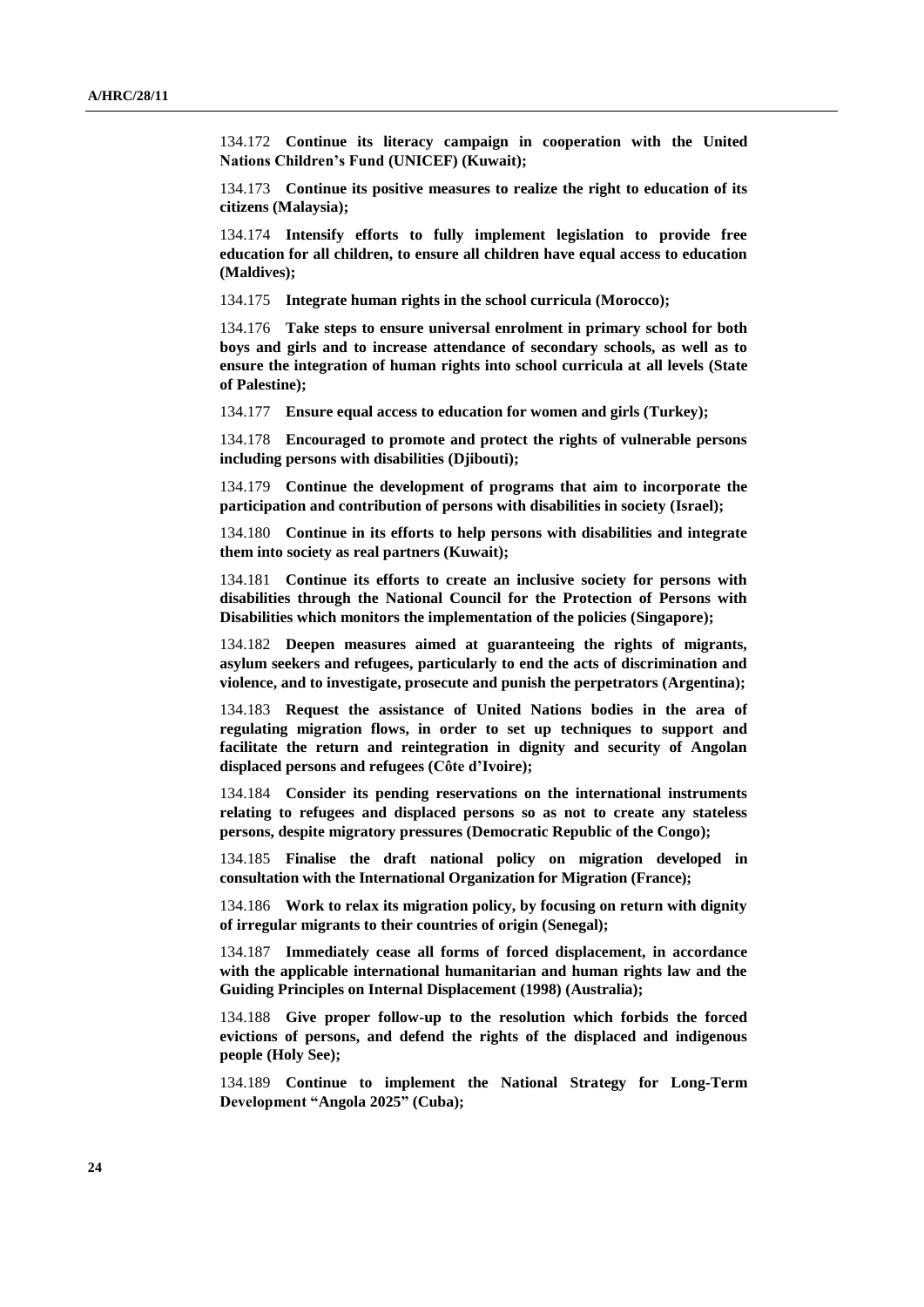134.190 **Continue implementing the 2013–2017 National Development Plan (Myanmar);**

134.191 **Undertake further work to address access to profits from natural resources, including the role of the corporate sector in social development (New Zealand);**

134.192 **Comprehensively address the issue of corruption and further promote transparency (Sierra Leone).**

135. **The following recommendations will be examined by Angola, which will respond in due course, but no later than the twenty-eighth session of the Human Rights Council in March 2015:**

135.1 **Accede to the Convention on the Prevention and Punishment of the Crime of Genocide (Armenia);**

135.2 **Consider ratification of the Rome Statute of the International Criminal Court (ICC) (Botswana);** 

135.3 **Ratify the Rome Statute of the International Criminal Court (Costa Rica);**

135.4 **Ratify the Rome Statute of the International Criminal Court (Romania);**

135.5 **Consider ratifying the Convention on the Prevention and Punishment of the Crime of Genocide (Rwanda);**

135.6 **Ratify the Rome Statute of the International Criminal Court and the Agreement on the Privileges and Immunities of the International Criminal Court (Estonia);**

135.7 **Ratify the Rome Statute of the International Criminal Court Ghana);**

135.8 **Ratify the Rome Statute (Tunisia);**

135.9 **Accede to and fully align its national legislation with the Rome Statute of the International Criminal Court; including by incorporating provisions to cooperate promptly and fully with the Court (Montenegro);**

135.10 **Make further efforts to ratify and fully align its national legislation with the Rome Statute of the International Criminal Court (Republic of Korea);**

135.11 **Consider ratification and full alignment of national legislation with the Rome Statute, including by incorporating provisions to cooperate promptly and fully with the International Criminal Court and to investigate and prosecute genocide, crimes against humanity and war crimes effectively before its national courts, and accede to the Agreement on the Privileges and Immunities of the International Criminal Court (Slovenia);**

135.12 **Create a National Human Rights Institution in accordance with the Paris Principles (Uruguay);**

135.13 **Seek to expedite the current process of establishing a National Human Rights Institution, with a view to further improving the general situation of human rights in Angola (Egypt);**

135.14 **Establish an independent national human rights institution in accordance with the Paris Principles (France);**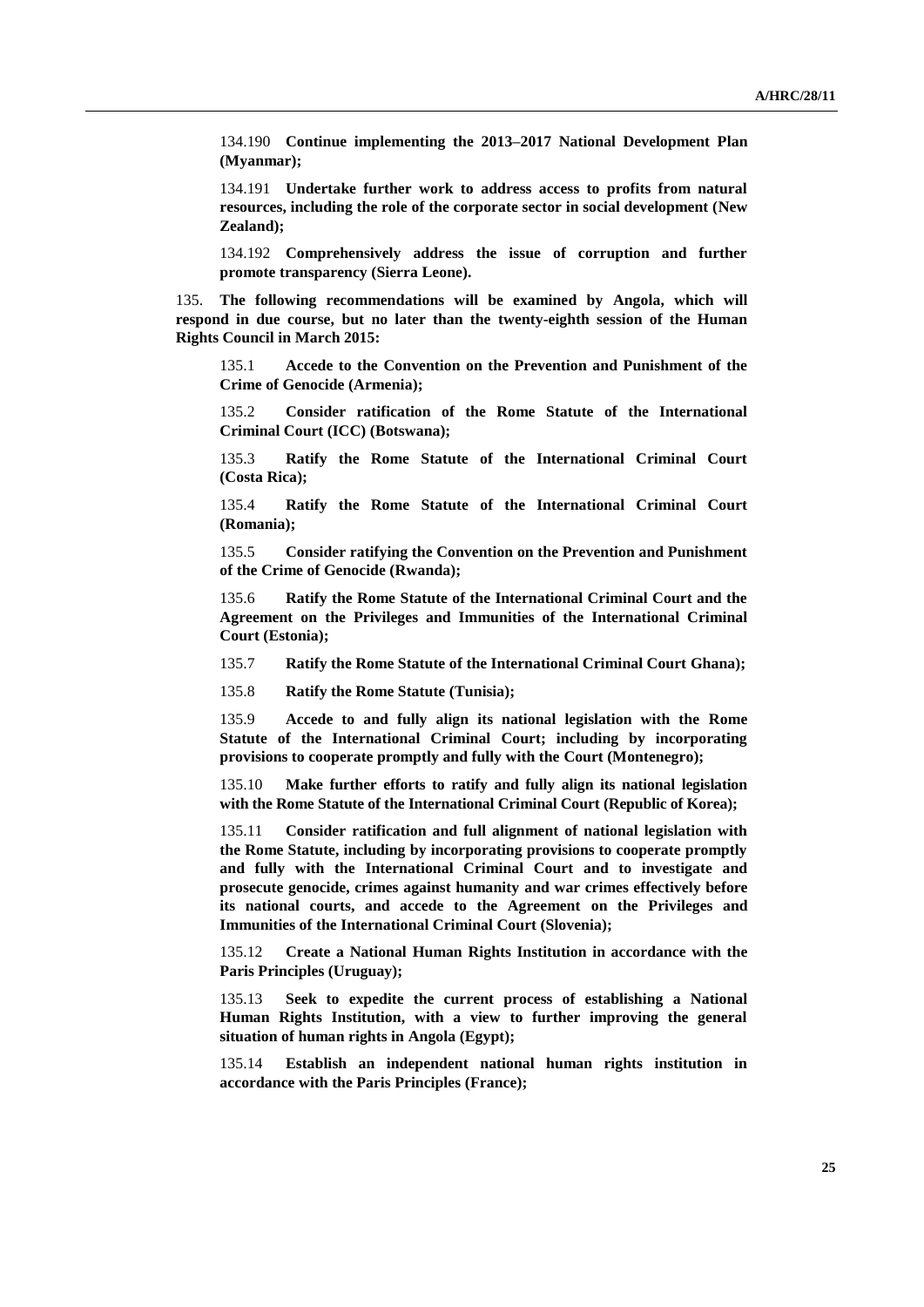135.15 **Create and implement a national human rights institution in accordance with the Paris Principles (Gabon);**

135.16 **Expedite efforts in its consideration of setting up an independent National Human Rights Institution in accordance with the Paris Principles (Ghana);**

135.17 **Take further steps for the establishment of a human rights institution functioning in accordance with the Paris Principles (Greece);**

135.18 **Actively consider establishing a full-fledged national human rights institution in line with the Paris Principles (India);**

135.19 **Intensify its efforts to establish National Human Rights Institution in compliance with the Paris Principles (Indonesia);**

135.20 **Take steps towards the establishment and operationalization of a national human rights institution, in accordance with the Paris Principles (Kenya);**

135.21 **Establish a national institution for human rights, in conformity with the Paris Principles (Mali);**

135.22 **Intensify its efforts to establish a National Human Rights Institution in accordance with the Paris Principles (Rwanda);**

135.23 **Accelerate the process of establishing of the National Human Rights Institution in accordance with the Paris Principles (South Sudan);**

135.24 **Set up a national human rights institution in accordance with the Paris Principles (Togo);**

135.25 **Establish a national human rights institution in conformity with the Paris Principles, and extend a standing invitation to the Council mandate holders (Tunisia);**

135.26 **Consider partnership in the Extractive Industries Transparency Initiative, including an open dialogue with civil society (Norway);** 

135.27 **Issue a standing invitation to the United Nations human rights special procedures (Czech Republic);**

135.28 **Consider issuing a standing invitation to all special procedures (Ghana);**

135.29 **Consider issuing a standing invitation to the United Nations human rights special procedures (Rwanda);**

135.30 **Ensure freedom of expression and media freedom by bringing national legislation into line with international standards, including by decriminalizing defamation and related offences in relevant national laws (Estonia);**

135.31 **End the practice of using criminal defamation laws to restrict freedom of expression and peaceful assembly and association in accordance with international obligations (United States of America);**

135.32 **Repeal criminal defamation laws, particularly those providing special punishment for alleged defamation (Sweden);**

135.33 **Decriminalize press offences, and allow private radio broadcasting at the national level (Norway);**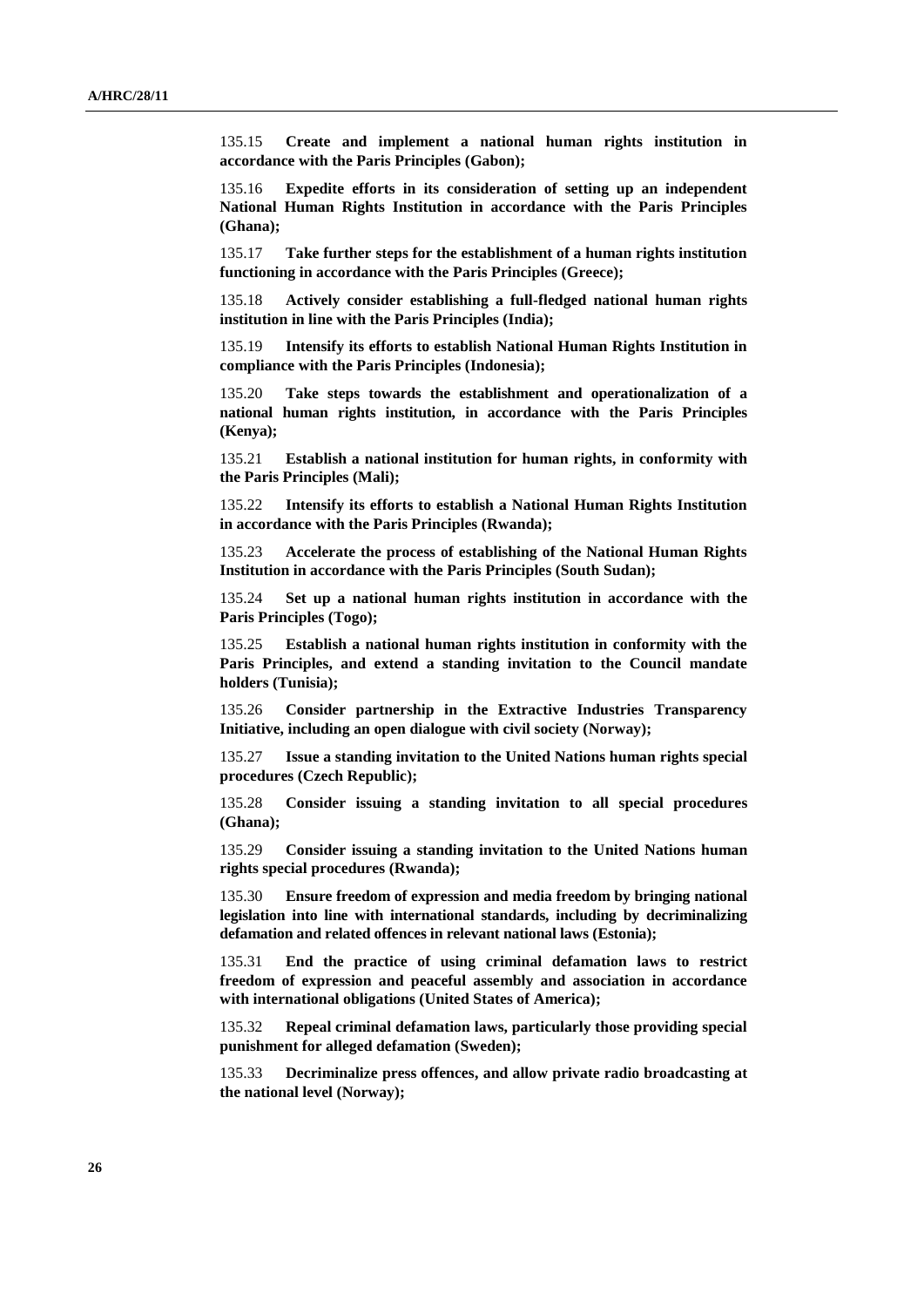135.34 **Respect the right to peaceful assembly in accordance with Angolan and international human rights law; take steps to decriminalise press offences, in line with international standards; and ensure journalists and human rights defenders are not intimidated (Australia)**.

136. **All conclusions and/or recommendations contained in the present report reflect the position of the submitting State(s) and/or the State under review. They should not be construed as endorsed by the Working Group as a whole.**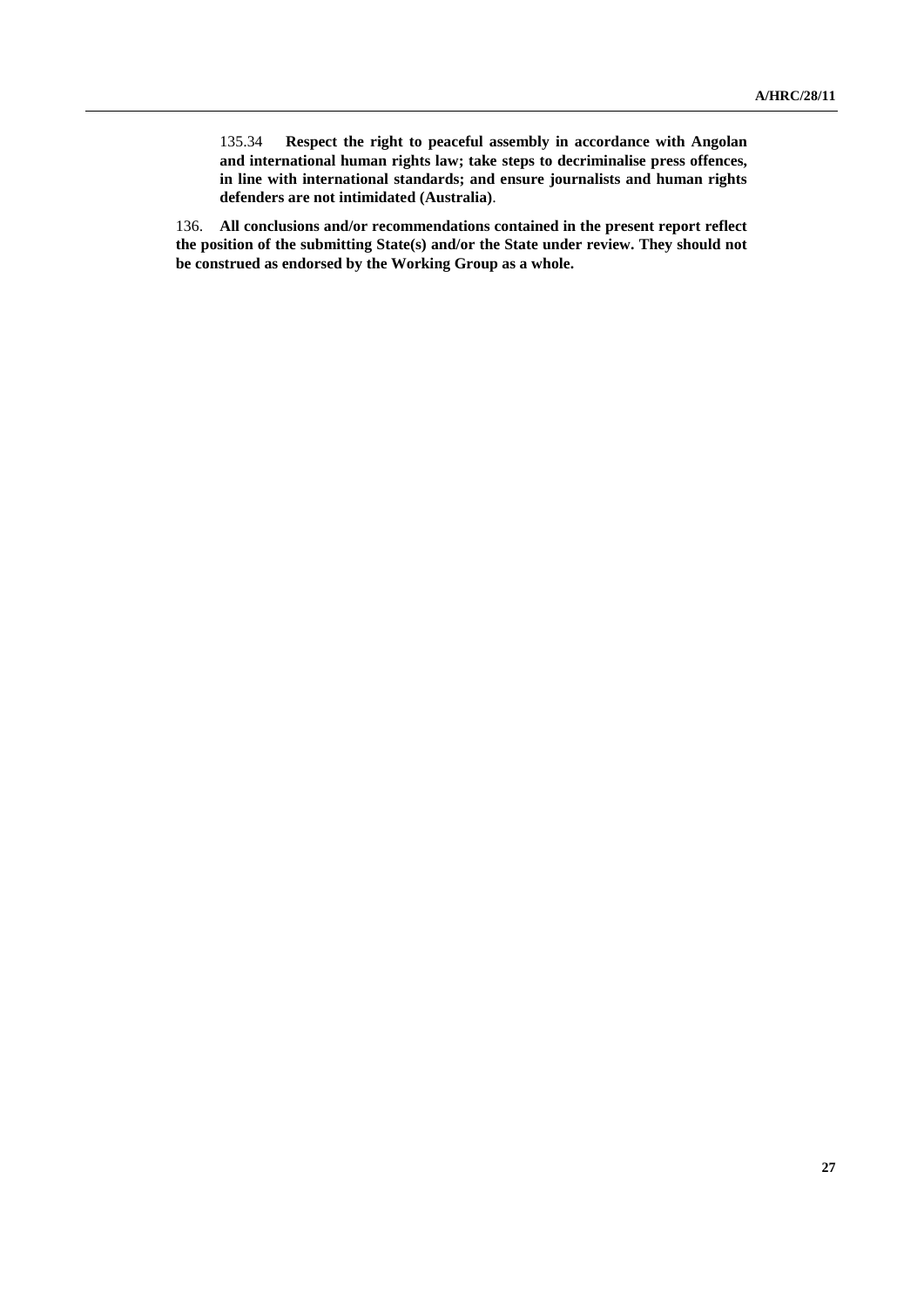### **Annex**

### **Composition of the delegation**

The delegation of Angola was headed by H.E. Rui Jorge Carneiro Mangueira, Minister of Justice and Human Rights, and composed of the following members:

- Manuel Augusto, Secretary of State for External Relations;
- José Bamokina Zau, Secretary of State for Home Affairs;
- Paula Sacramento Neto, Secretary of State for Family and Women Promotion;
- Carlos Alberto Masseca, Secretary of State for Health;
- Margarida Izata, Ambassador/ Director for Multilateral Affairs, Ministry of External Relations;
- Apolinário Correia, Ambassador/Permanent Representative in Geneva
- Osvaldo Varela, Ambassador in Bern;
- Teresa Manuela, Under–General Prosecutor of Republic;
- Manuel Bambi, Prosecutor of Republic;
- Ruth Madalena Mixinge, General Director, National Institute for Child;
- Ana Celeste Januário, Director for Human Rights Department, Ministry of Justice and Human Rights;
- Adriano Gaspar, Director for International Exchange Department, Ministry of Family and Women Promotion;
- Isabel Fernandes, Director for Legal Department, Ministry of Family and Women Promotion;
- António Pombal, Director for International Exchange Department, Ministry of Economy;
- Armindo Feliciano Aurelio, Adviser, Ministry of Home Affairs;
- Maurício Alexandre, Director, Department of Civic Education, Ministry of Home Affairs;
- Mário Francisco, Head of Department, Ministry of Home Affairs;
- Sílvia Lunda, Officer, Ministry of Home Affairs;
- Luisa de Almeida Cursino, Adviser, Ministry of Justice and Human Rights;
- Ana Luisa Silva, Head of Department, Ministry of Justice and Human Rights;
- Mário Homero, Head of Department, Ministry of Education;
- Júlio de Carvalho, Head of Department, Ministry of Health;
- Júulio Kufukila, Head of Department, Ministry for Social Assistance;
- Humberto Roberto, Head of Department, National Institute for Child;
- Sónia de Sá, Officer, Legal Department, Presidency of Republic;